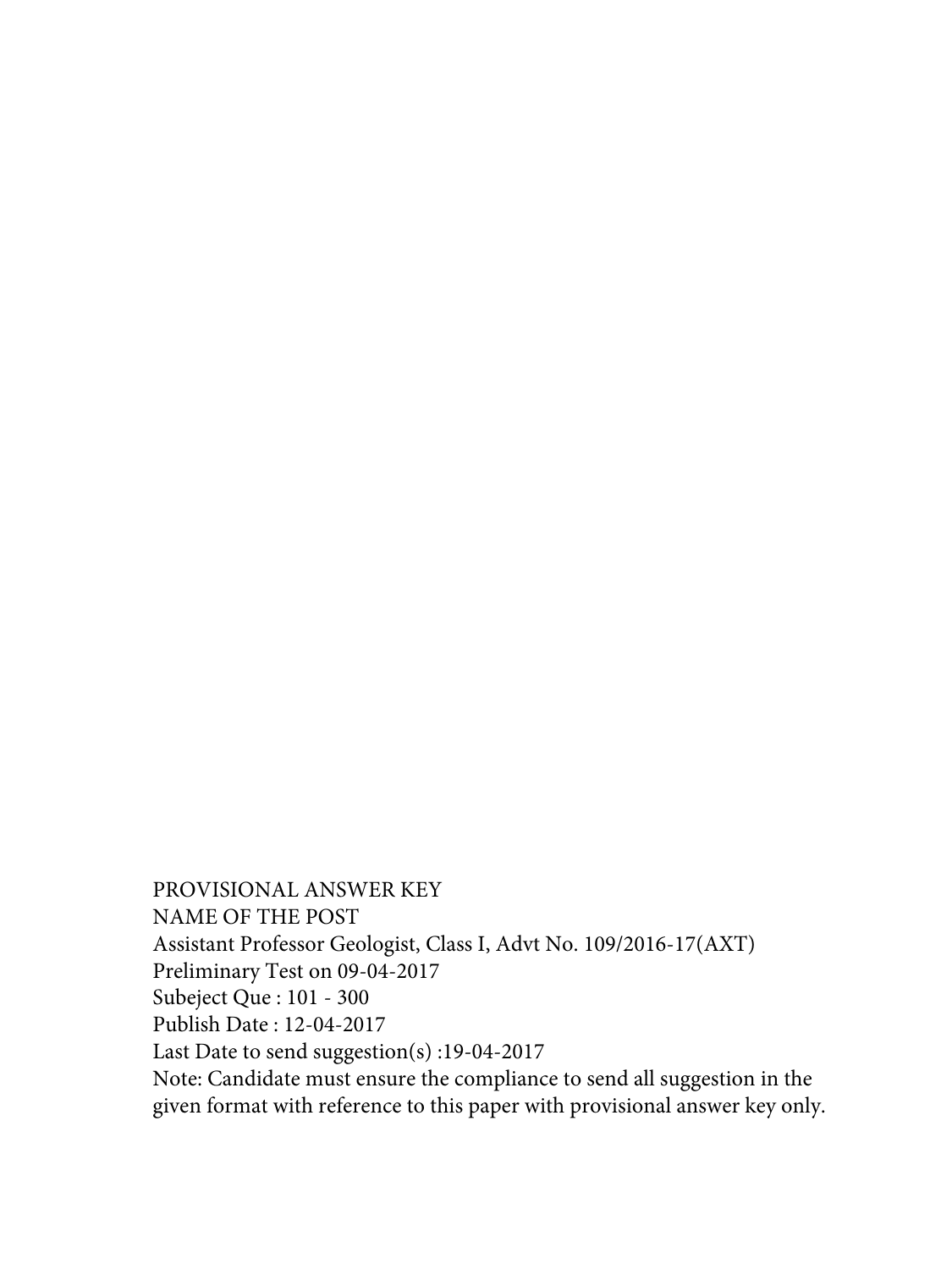- **101.** Sial' is a part of
	- (A) Outer core (B) Upper mantle
	- (C) Upper Crust (D) Lower mantle

**102.** The environment between the high tide and low tide levels of the sea is known as

- (A) Neritic (B) Bathyal
- (C) Abyssal  $(D)$  Littoral
- **103.** Sinkhole, doline and dripstone are significant features of (A) Aeolian landform  $(B)$  Karst topography (C) Glacial landform (D) Fluvial landform
- **104.** Which of the following is formed by wind erosion (A) Gorges (B) Loess  $(C)$  Yardang (D) Butte

**105.** Which one of the following geomorphic features can be formed by erosion

- (A) Hook  $(B)$  Terrace
- (C) Loess (D) Stalactite
- **106.** Headlands are produced by (A) Ground water erosion (A) River erosion (C) Marine erosion (D) Wind erosion

**107.** Which one among the following is a feature produced by wind

- (A) Drumlins  $(B)$  Loess
- (C) Delta (D) Canyons

108. The mature stage feature of the river is (A) Alluvial fan (B) V- shaped valley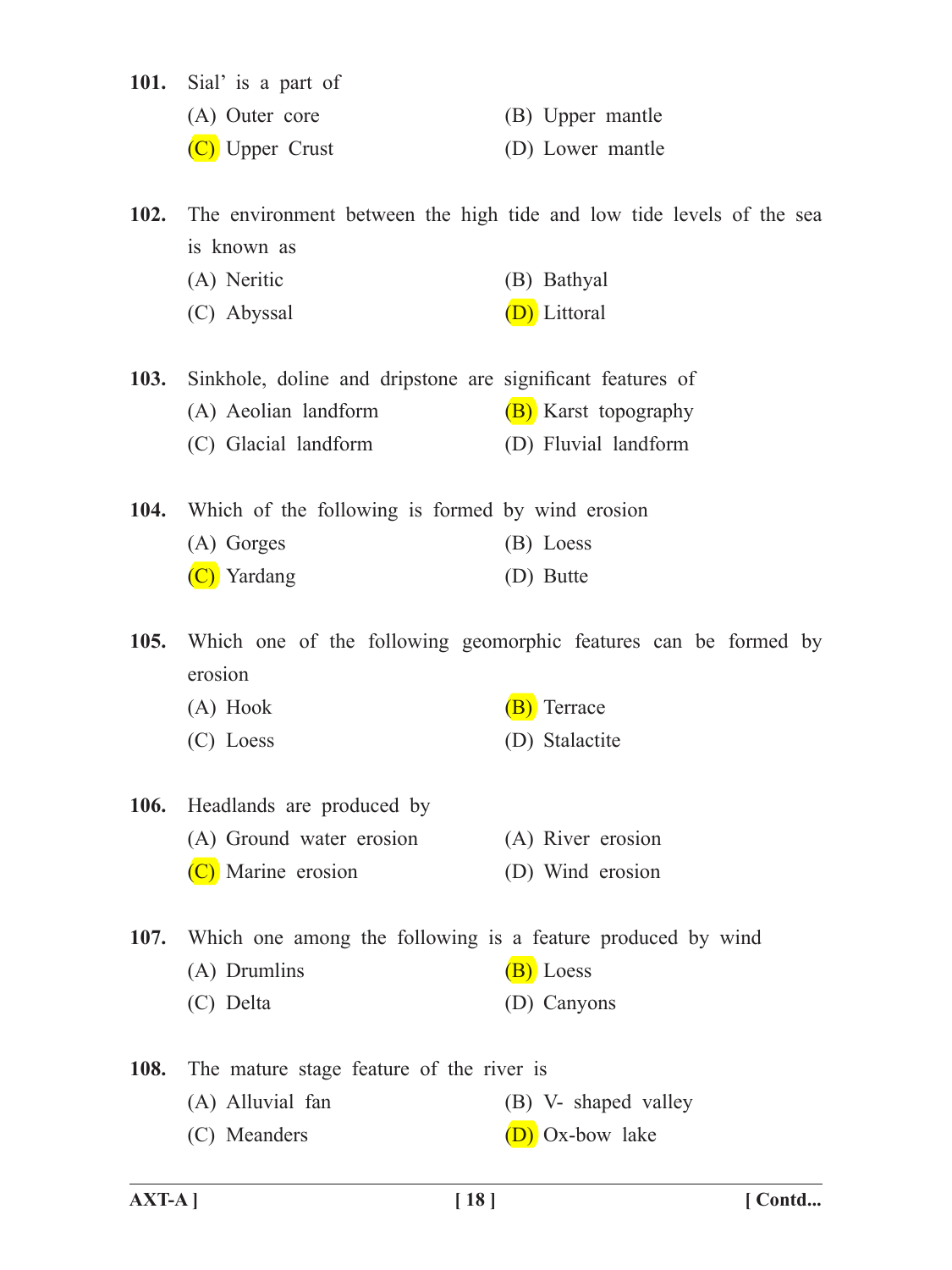| <b>109.</b>      | Deltaic deposits are characterized by                                        |                                                                    |  |
|------------------|------------------------------------------------------------------------------|--------------------------------------------------------------------|--|
|                  | (A) coarsening upward sediment cycles<br>(B) fining upward sediment cycles   |                                                                    |  |
|                  |                                                                              |                                                                    |  |
| (C) mixed cycles |                                                                              |                                                                    |  |
|                  | (D) none of the above                                                        |                                                                    |  |
| <b>110.</b>      | Tidal bundles form in                                                        |                                                                    |  |
|                  | $(A)$ rivers                                                                 | (B) glaciers                                                       |  |
|                  | (C) Shallow marine environment (D) Mountains                                 |                                                                    |  |
| <b>111.</b>      |                                                                              | The process in which the glacial wastage takes place by the double |  |
|                  | process of evaporation and melting is known as                               |                                                                    |  |
|                  | (A) Nivation                                                                 | (B) Calvation                                                      |  |
|                  | (C) Ablation                                                                 | (D) Plucking                                                       |  |
|                  | 112. Part of the Tidal Flats occurring near the high water line is known as: |                                                                    |  |
|                  | (A) Mixed flat                                                               | (B) Sand flat                                                      |  |
|                  | (C) Mud flat                                                                 | (D) Tidal Flat                                                     |  |
| <b>113.</b>      | The structure having dip towards a common central point from all sides is    |                                                                    |  |
|                  | (A) Basin                                                                    | (B) Fault                                                          |  |
|                  | (C) Dome                                                                     | (D) Joint                                                          |  |
| <b>114.</b>      | A group of folds having essentially parallel axial planes are                |                                                                    |  |
|                  | (A) Recumbent folds                                                          | (B) Isoclinal folds                                                |  |
|                  | (C) Conjugate folds                                                          | (D) Overturned folds                                               |  |
| <b>115.</b>      | Heterolithic unconformity is also known as                                   |                                                                    |  |
|                  | (A) Parallel unconformity                                                    | (B) Angular unconformity                                           |  |
|                  | (C) Disconformity                                                            | (D) Nonconformity                                                  |  |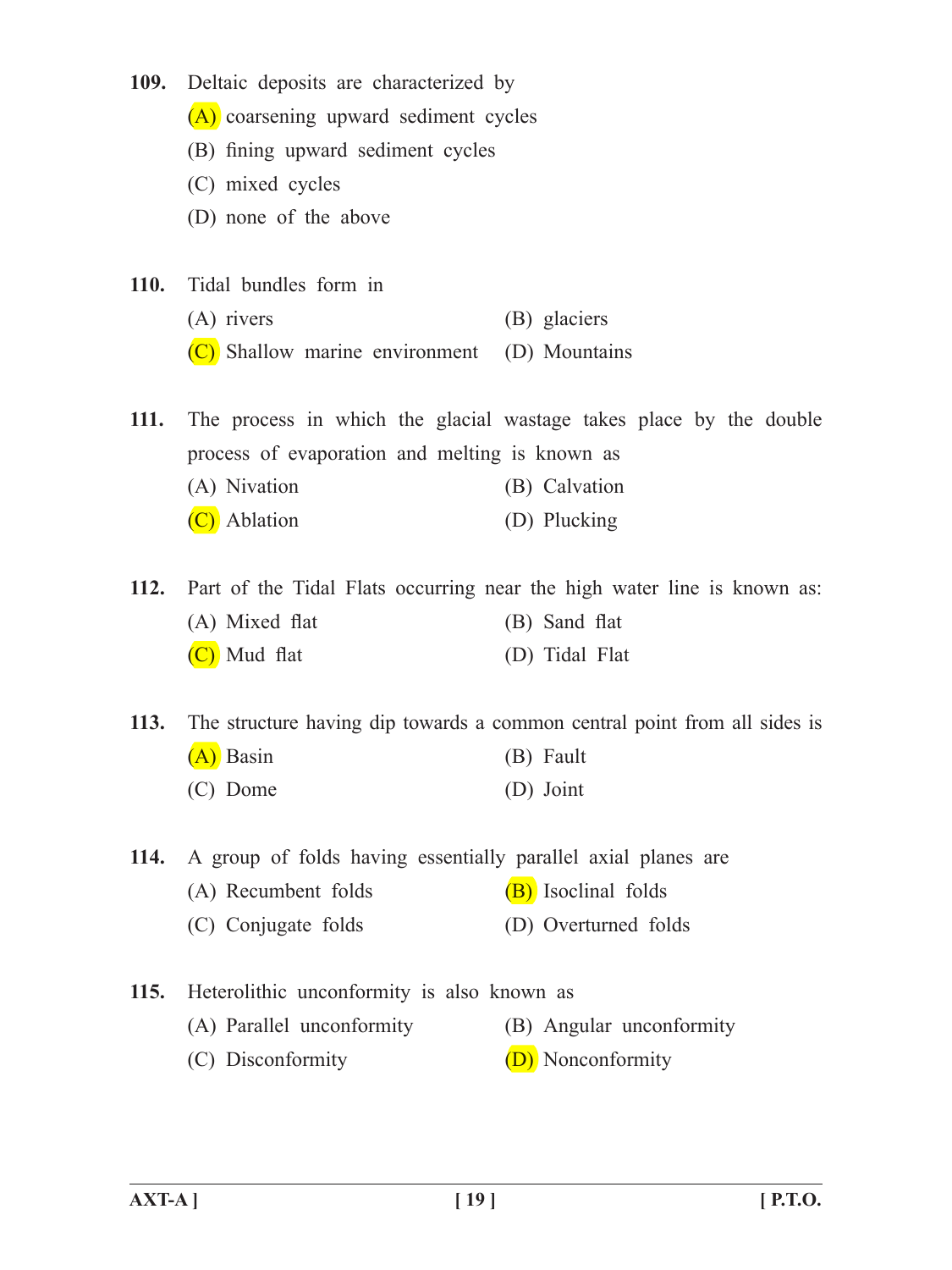| <b>116.</b> | a vertical plane is                                                     | The angle between any line and its horizontal projection, measured in  |
|-------------|-------------------------------------------------------------------------|------------------------------------------------------------------------|
|             | (A) Pitch                                                               | $(B)$ Dip                                                              |
|             | (C) Plunge                                                              | (D) Strike                                                             |
| <b>117.</b> | The behavior of perfectly elastic body is governed by                   |                                                                        |
|             | $(A)$ Hilt's Law                                                        | (B) Bulk Modulus                                                       |
|             | (C) Hook's Law                                                          | (D) Bode's Law                                                         |
| <b>118.</b> | Compressibility can be described as the reciprocal of                   |                                                                        |
|             | (A) Young's Modulus                                                     | (B) Rigidity Modulus                                                   |
|             | (C) Young's and Rigidity Modulus (D) Bulk Modulus                       |                                                                        |
| <b>119.</b> | are termed as                                                           | Joints perpendicular to the axis of fold more common in orogenic belts |
|             | (A) Columnar joints                                                     | (B) Release joints                                                     |
|             | $(C)$ Extension joints                                                  | (D) Cross joints                                                       |
| <b>120.</b> | A limited area of younger rocks surrounded by the older rocks is called |                                                                        |
|             | (A) Outlier                                                             | (B) Overlap                                                            |
|             | (C) Inlier                                                              | (D) Offlap                                                             |
| <b>121.</b> |                                                                         | When two folds plunging away from each other are joined, then they     |
|             | formed                                                                  |                                                                        |
|             | $(A)$ Basin                                                             | (B) Dome                                                               |
|             | $(C)$ Culmination                                                       | (D) Depression                                                         |
| 122.        | Which of the following statements is true?                              |                                                                        |
|             | (A) Pitch and plunge are always same                                    |                                                                        |

 (B) Fold hinge lines and fold axis are always same

(C) Pitch and rake are always same

(D) None of the above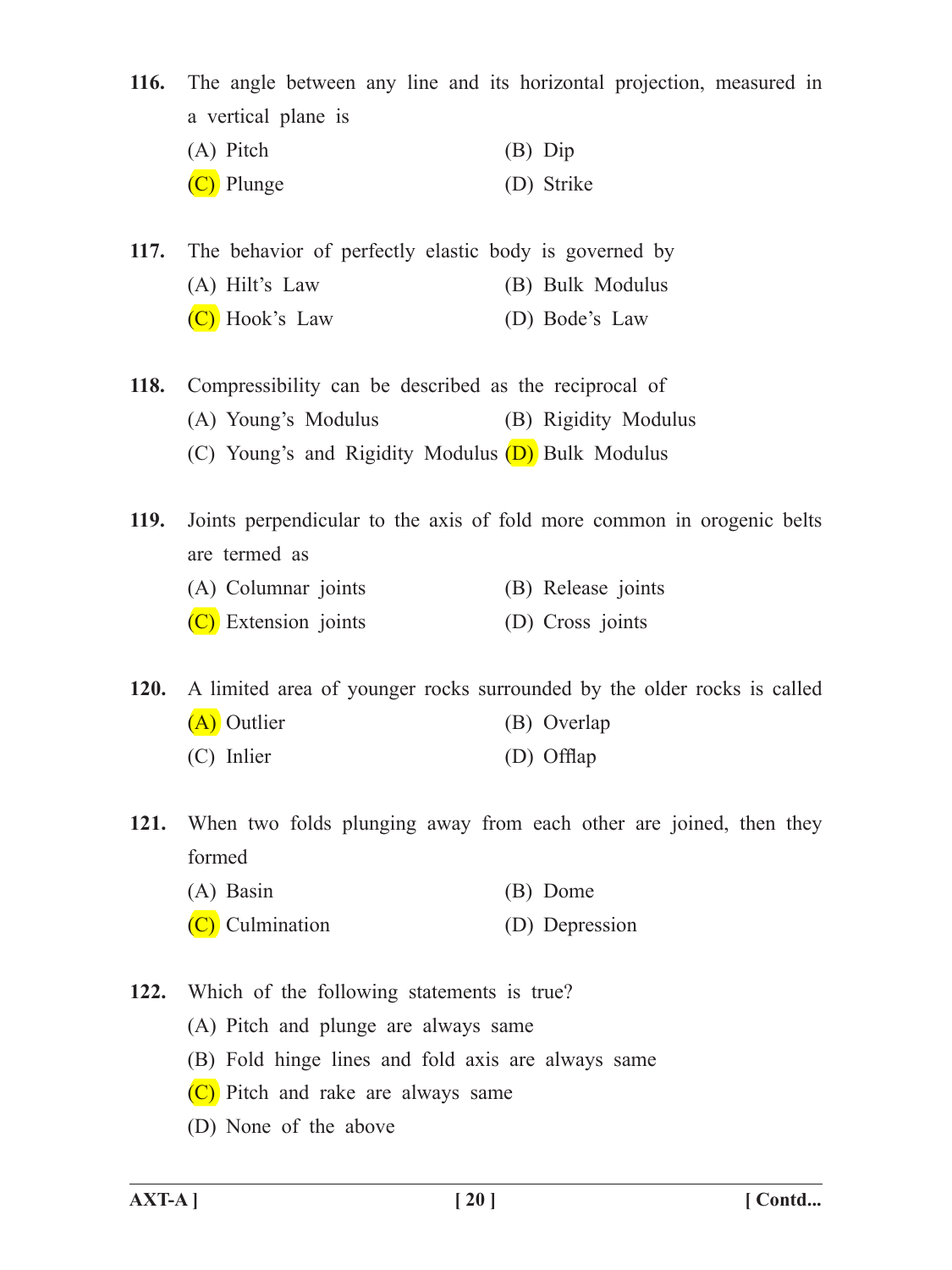- **123.** Which of the following is true for passive shear folding? (A) It develops in single layer competent beds (B) It develops in single layer incompetent beds (C) It develops because of bending of the beds (D) It develops because of micro-faulting across the beds
- 124. The thrust fault will be generated when: (A)  $\sigma_1$  and  $\sigma_2$  are horizontal (B)  $\sigma_1$  and  $\sigma_3$  are horizontal (C)  $\sigma_2$  and  $\sigma_3$  are horizontal (C) None of the above
- **125.** Which one of the following is true?
	- (A) The pi –diagram can differentiate between antiform and synform
	- (B) A vertical fold axis will be plotted at periphery of the stereonet in pi- diagram
	- (C) An inclined bedding plane will occur as a curve on the pi diagram
	- (D) Pole of the bedding plane is plotted in case of pi diagram
- **126.** Poisson's Ratio is the ratio between:
	- (A) Young's Modulus and Shear Modulus
	- (B) Axial strain and transverse strain
	- (C) Compressibility and rigidity
	- (D) All of the above

**127.** When the stream valleys are guided by the folds they are parallel to the system of fold axes, this pattern of drainage is called:

- (A) Dendritic (B) Radial
- $(C)$  Trellis (D) Annular
- **128.** The supercontinent that existed between 900-1000 million years ago is named as:
	- (A) Pangea (B) Panthalasa
	- (C) Rodinia (D) Gondwanaland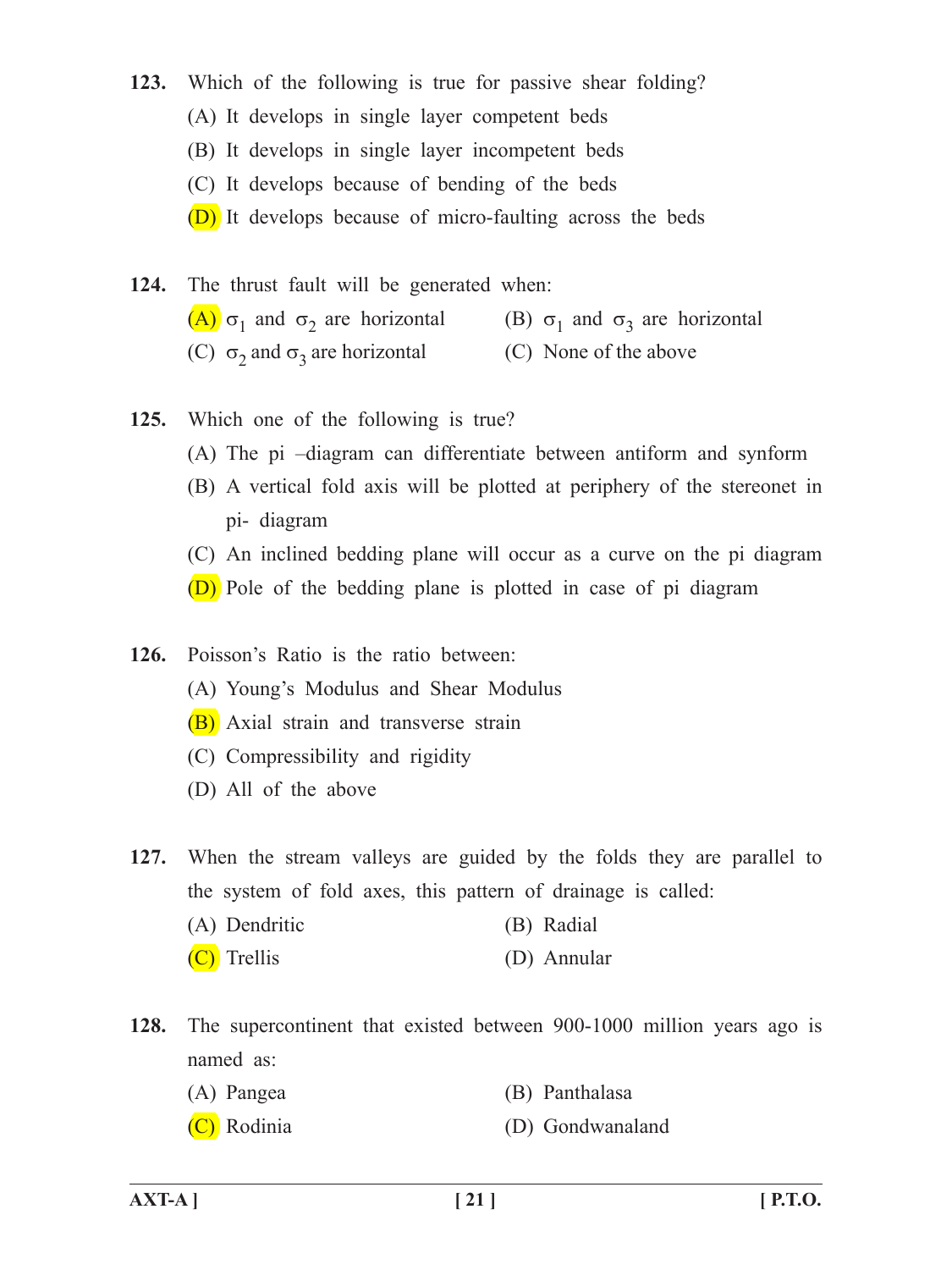- 129. The volcanism at Iceland may be:
	- (A) MOR related
	- (B) Hot spot related
	- (C) Both MOR and Hot Spot related
	- (D) None of the above

**130.** The post-mortem history of fossils is studied under the branch of:

- (A) Ichnology (B) Palaeoecology
- (C) Biostratigraphy (D) Taphonomy

**131.** In brachiopods, the pedical valve is also called as

- (A) Brachial valve  $(B)$  Ventral valve
- (C) Right valve (D) Dorsal valve

**132.** Which of the following is a sinistrally coiled gastropod:  $(A)$  Physa (B) Murex (C) Turbo (D) Natica

133. In echinoids, Aristotle's Lantern is found in: (A) Periproct (B) Peristome (C) Apical Disc (D) Along lateral margins

**134.** Which of the following is a characteristic of the Upper Gondwana plant fossil:

- (A) Glossopteris (B) Pecopteris
- (C) Dicrodium  $(D)$  Ptilophyllum

135. Which of the following marks the Permian/Triassic boundary:

- (A) First appearance of Olenus
- (B) First appearance of Nautilus
- (C) First appearance of Macrocephalites
- **(D)** First appearance of Otoceras woodwardi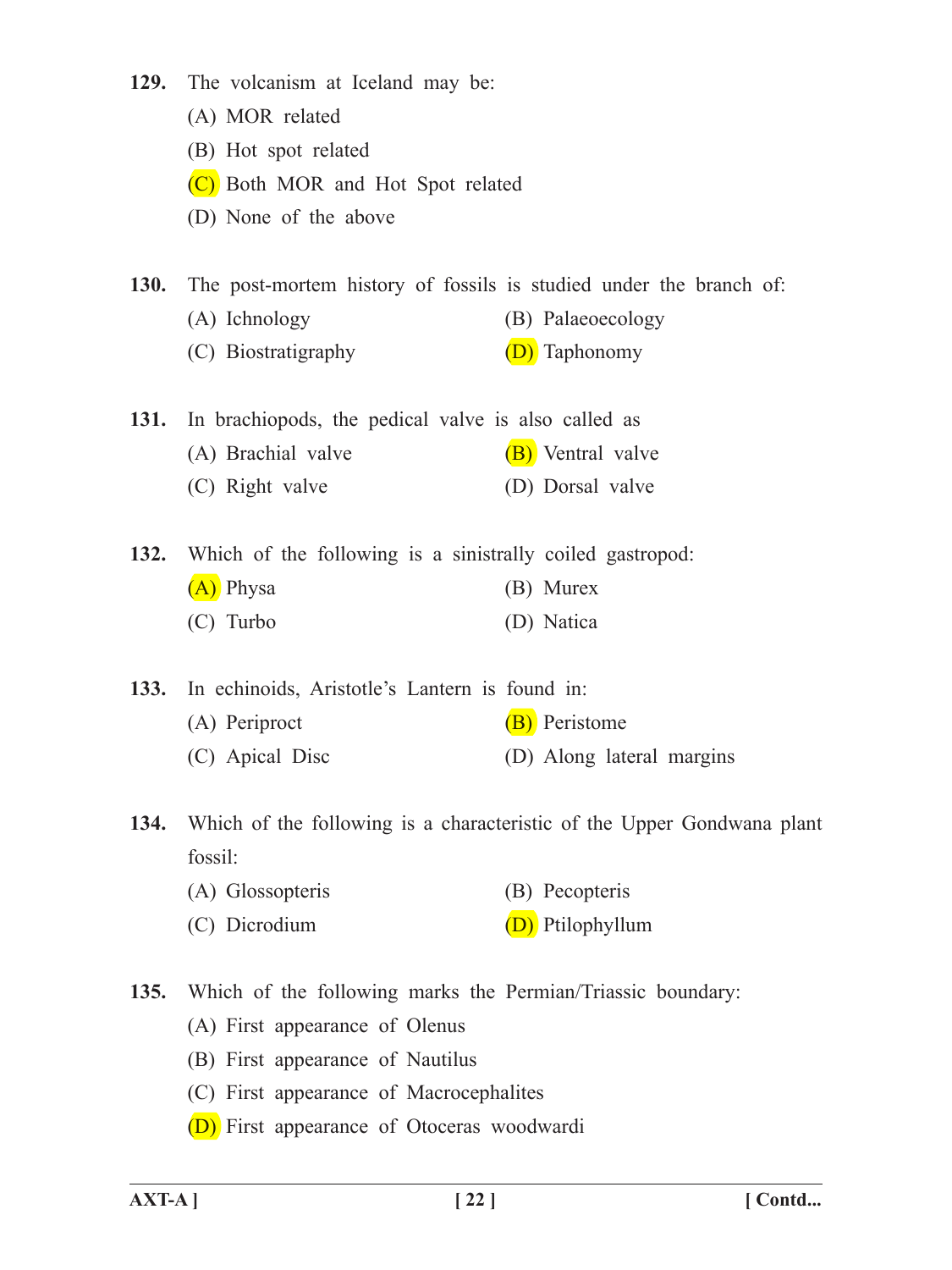| 136. | Cephalopoda with most complex suture is                                  |                       |
|------|--------------------------------------------------------------------------|-----------------------|
|      | (A) Ceratites                                                            | (B) Ammonites         |
|      | (C) Nautilus                                                             | (D) Goniatite         |
| 137. | The exoskeleton of Pteropods is made up of                               |                       |
|      | (A) Aragonite                                                            | (B) Calcite           |
|      | (C) Calcium phosphate                                                    | (D) Silica            |
| 138. | Homo sapiens belong to                                                   |                       |
|      | (A) Primates                                                             | (B) Rodentia          |
|      | (C) Chiroptera                                                           | (D) Mollusca          |
| 139. | Which one is not a bivalve                                               |                       |
|      | $(A)$ Lima                                                               | (B) Nautilus          |
|      | (C) Nucula                                                               | (D) Trigonia          |
| 140. | Ediacaran fauna belong to:                                               |                       |
|      | (A) Mesoproterozoic                                                      | (B) Palaeoproterozoic |
|      | (C) Neoproterozoic                                                       | (D) Archaeozoic       |
| 141. | Composition of the diatom microfossil tests is:                          |                       |
|      | (A) Calcareous                                                           | (B) Siliceous         |
|      | (C) Phosphatic                                                           | (D) Cutinous          |
| 142. | Foraminifera belong to the Kingdom:                                      |                       |
|      | (A) Protista                                                             | (B) Monera            |
|      | (C) Planta                                                               | (D) Animalia          |
| 143. | The sister branch of Paleontology, which deals with the study of Pollens |                       |
|      | and Spores, is called:                                                   |                       |
|      | (A) Ichnology                                                            | (B) Paleobotany       |
|      |                                                                          |                       |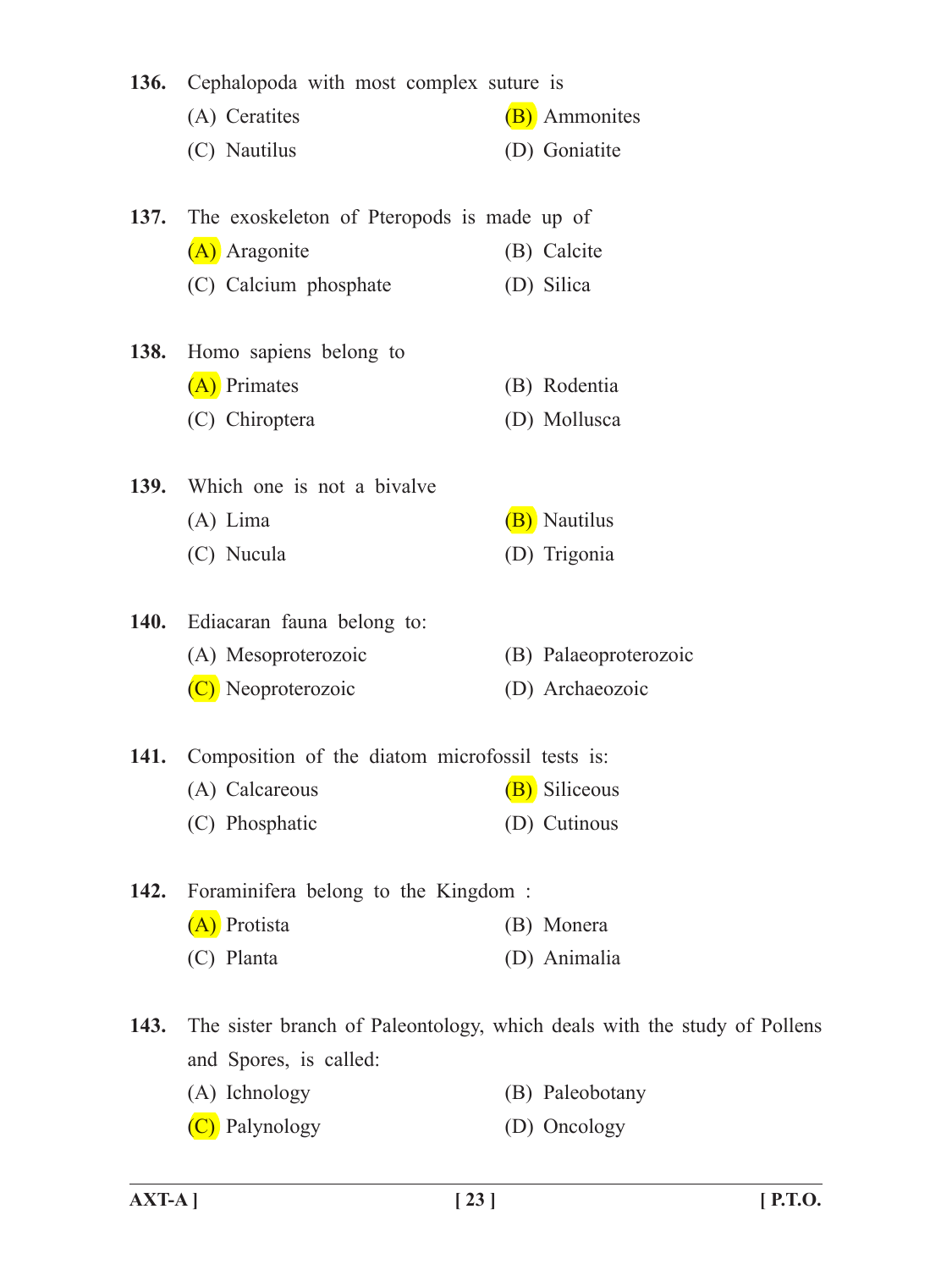- 144. The Coccoliths are microscopic:
	- $(A)$  Marine algae  $(B)$  Non-marine algae
	- (C) Marine fungi (D) Non-marine fungi
- **145.** A depth in ocean below which no calcareous tests are preserved in sediments is called:
	- (A) Aragonite Compensation Depth  $(B)$  Calcite Compensation Depth
	- (C) Carbonate lysocline (D) Supra-lysocline
- 146. The microfossil group Ostracoda belongs to the phylum :
	- (A) Mollusca  $(B)$  Arthropoda
	- (C) Bryozoa (D) Protozoa

147. Which of the following microfossil groups is useful in stratigraphic correlation of a marine with a non-marine sequence :

- (A) Foraminifera (B) Radiolaria
- (C) Pteropoda (D) Ostracoda

148. Abundance of planktonic foraminifera from shallow shelf towards deep slope region:

- (A) Increases (B) Decreases
- (C) Remains same (D) No definite pattern

**149.** Occurrence of a larger foraminifera Fusulina in a sedimentary formation suggests an age of:

| (A) Permian  | (B) Carboniferous |
|--------------|-------------------|
| (C) Triassic | (D) Jurassic      |

- 
- **150.** Which of the following oceans is contracting?
	- (A) Indian Ocean (B) Atlantic Ocean
	- (C) Pacific Ocean (D) None of the above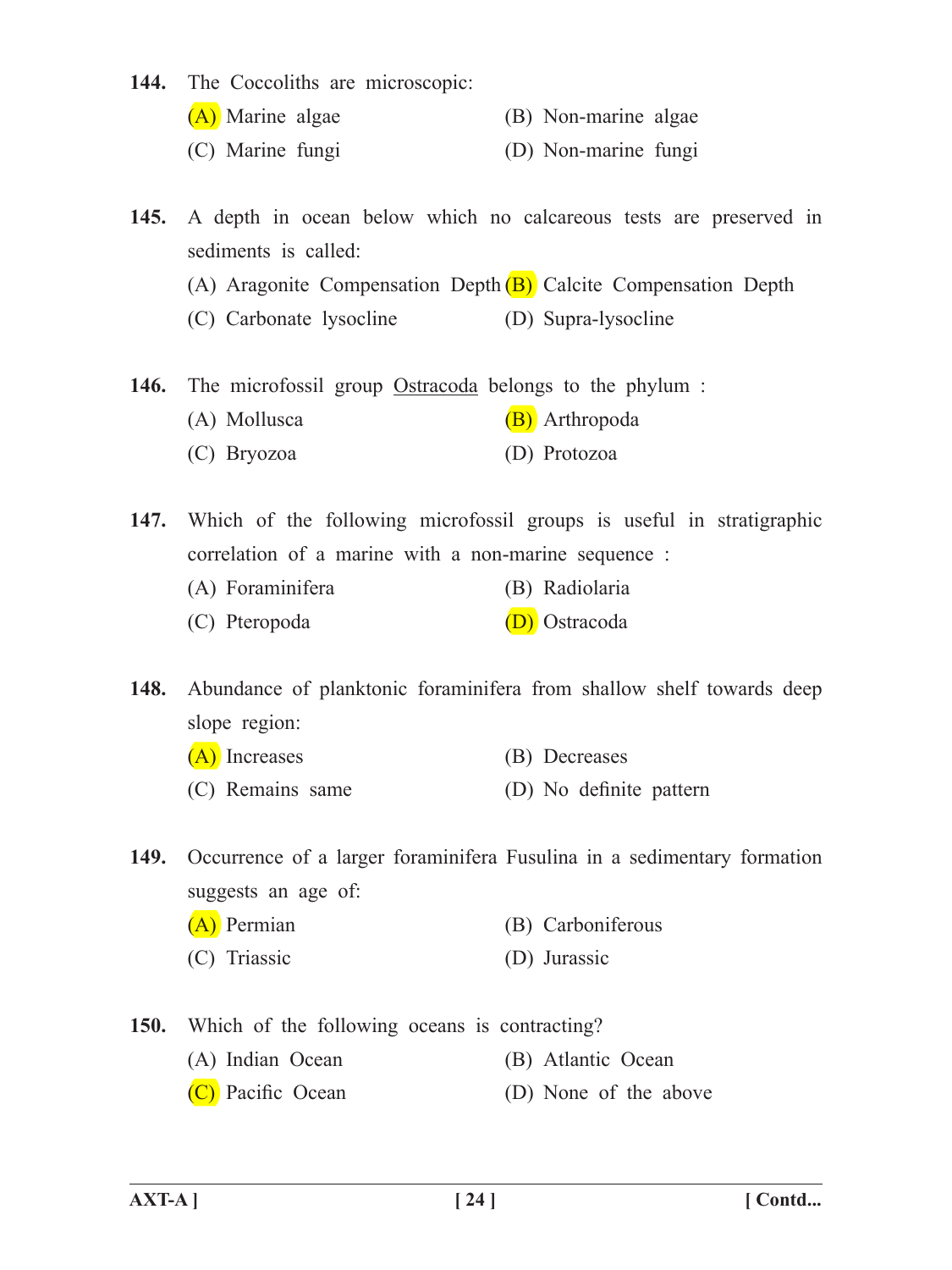151. Seismic continental margins are usually associated with

- (A) Oceanic trench (B) Microcontinents
- (C) Transform faults (D) Ocean ridge

**152.** The Mediterranean represents an ocean in the stage of its life. (A) Embryonic (B) Mature

(C) Declining (D) Terminal

**153.** Mid-ocean ridge is formed due to the plate movement which is called :

- (A) Convergent movement  $(B)$  Divergent movement
- (C) Transform fault movement (D) Lateral slipping plate movement

**154.** Where would deep – focus earthquakes occur? (A) Under spreading centers  $(B)$  At subduction zone (C) Along the transform faults (D) At Mid-ocean ridge

**155.** Which of the following pairs of plumes is associated with rifting and breakup events between India-Madagascar-Seychelles that led to the development of western continental margin of India ?

- (A) Reunion and Marion (B) Crozet and Marion
- (C) Marion and Kerguelen (D) Reunion and Crozet
- **156.** The Neotethys existed during: (A) Paleozoic (B) Mesozoic
	- (C) Cenozoic (D) Neoproterozoic
- 157. Find odd one out (A) Lathi Formation (B) Chari Formation
	- (C) Katrol Formation (D) Umia Formation
- 158. The base of Palaeozoic Era is marked by first appearance of
	- (A) Corals  $(B)$  Trilobites
	- (C) Pteropods (D) Cephalopods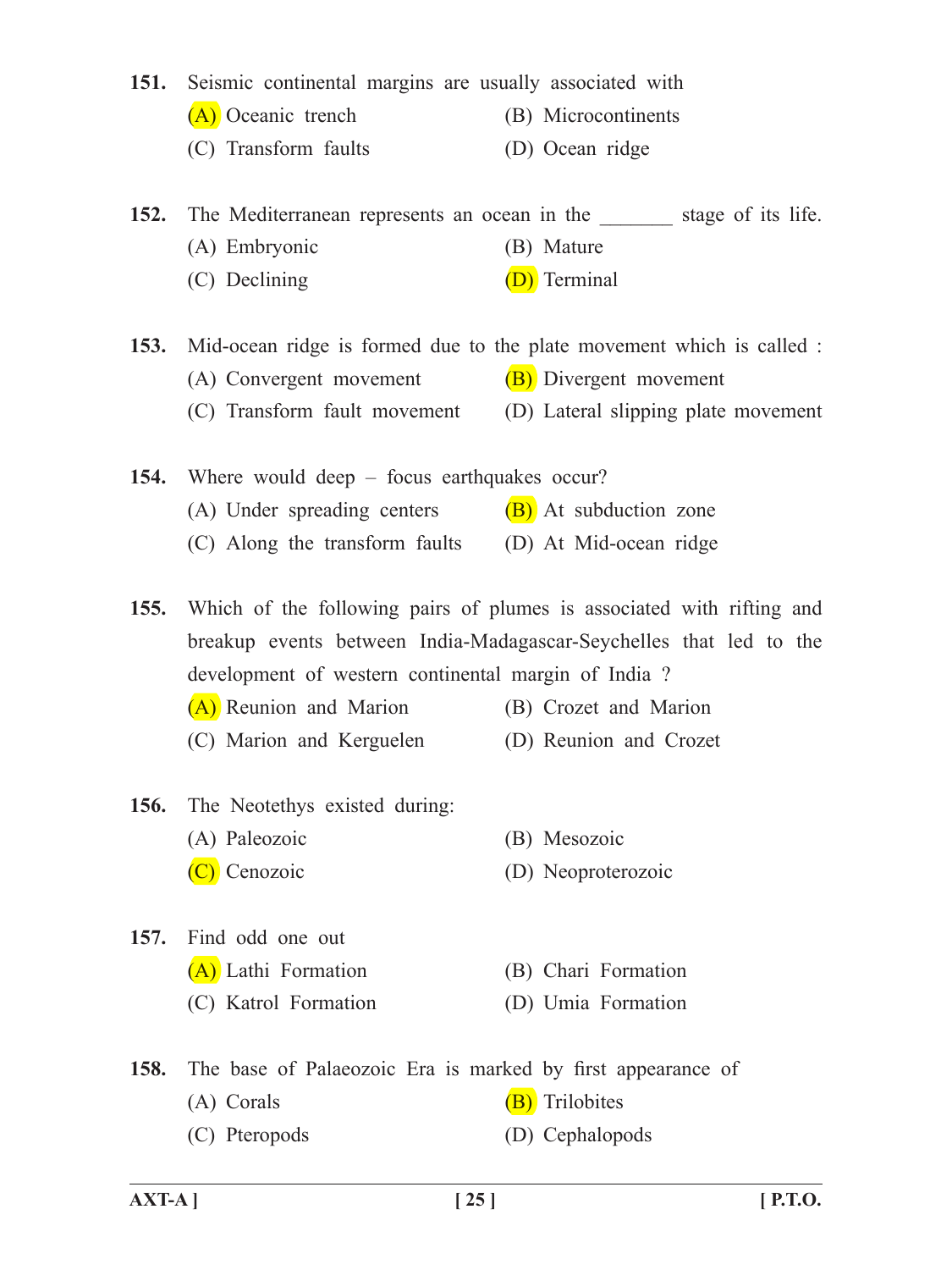|      | 159. The fundamental unit of chronostratigraphic classification is |                               |
|------|--------------------------------------------------------------------|-------------------------------|
|      | (A) Erathem                                                        | (B) System                    |
|      | (C) Stage                                                          | (D) Series                    |
|      |                                                                    |                               |
|      | 160. Mount Everest Limestone belongs to                            |                               |
|      | (A) Carboniferous                                                  | (B) Ordovician                |
|      | (C) Silurian                                                       | (D) Devonian                  |
|      | 161. The stratigraphic age of the Zewan beds is                    |                               |
|      | (A) Devonian                                                       | (B) Permian                   |
|      | (C) Carboniferous                                                  | (D) Cambrian                  |
| 162. | Isopach maps are used for analysis of                              |                               |
|      | (A) Stratigraphic thickness                                        | (B) Depositional environments |
|      | (C) Sedimentary structures                                         | (D) Structural features       |
| 163. | The Himalayan Neogene succession is represented by                 |                               |
|      | (A) Dagshai Formation                                              |                               |
|      | (B) Subathu Formation                                              |                               |
|      | (C) Ranikot Formation                                              |                               |
|      | (D) Siwalik Group and Karewa Formation                             |                               |
|      |                                                                    |                               |
| 164. | The Chari Formation is best developed in                           |                               |
|      | (A) Spiti Basin                                                    | (B) Jaisalmer Basin           |
|      | (C) Kachchh Basin                                                  | (D) Godavari Basin            |
| 165. | Assign Kajrahat Formation to the correct Group in the following:   |                               |
|      | (A) Kaimur                                                         | (B) Bhander                   |
|      | Semri                                                              | (D) Rewa                      |
|      |                                                                    |                               |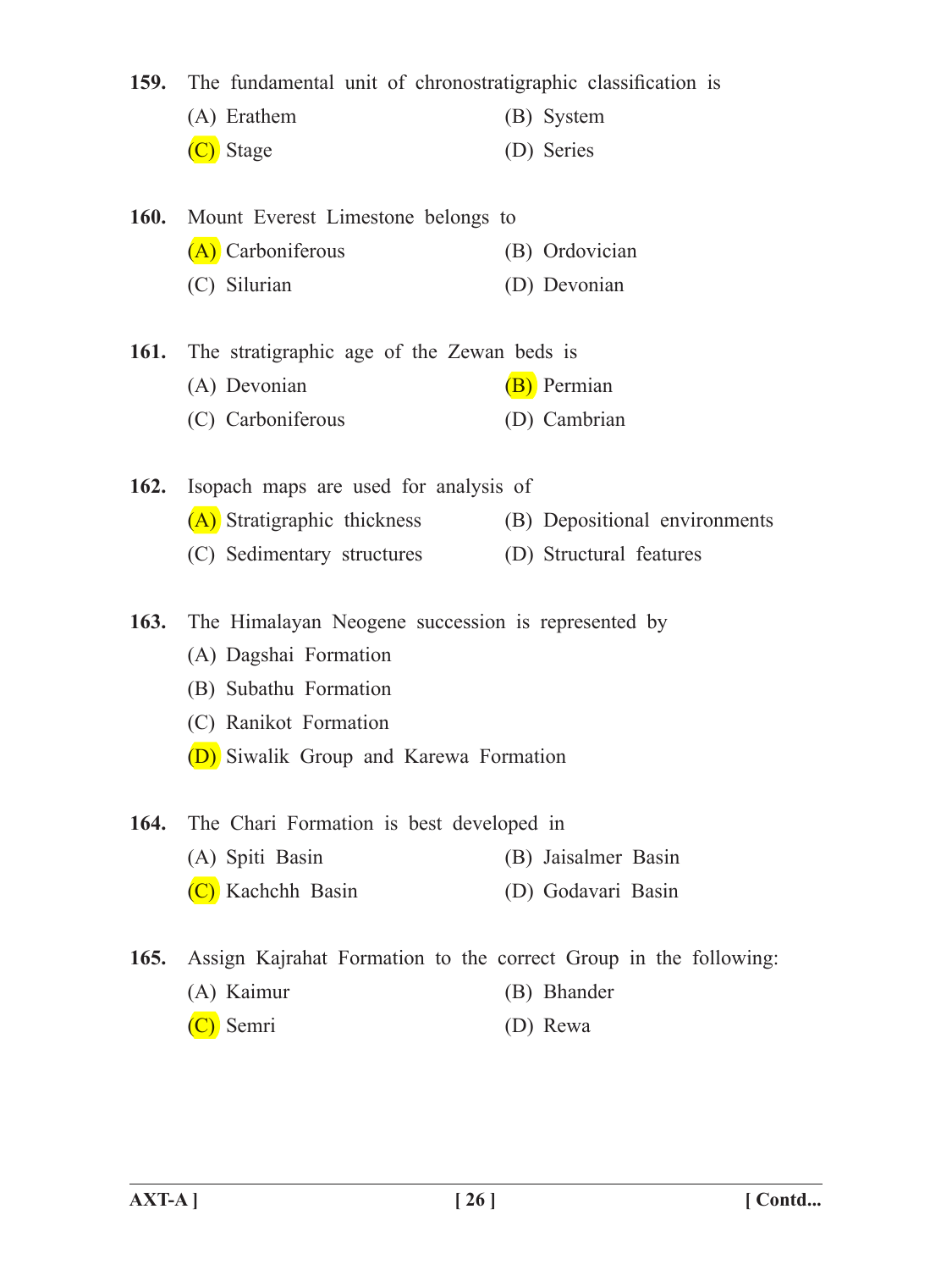**166.** "Present is the key of past" is associated with which of the following principles of stratigraphy

- (A) Law of superposition
- (B) Principle of lateral continuity
- (C) Principle of original horizontality
- (D) Principle of uniformitarianism
- 167. Where do the ophiolite suit of rocks occur:  $(A)$  Indus suture zone  $(B)$  Lesser Himalaya (C) Brahmaputra valley (D) Himalayan foot hill zone

168. The highest degree of symmetry is shown by and the lowest degree of symmetry is shown by \_\_\_\_\_\_\_\_\_\_\_ respectively:

- (A) Cubic system and Triclinic system
- (B) Cubic system and Monoclinic system
- (C) Hexagonal system and Monoclinic system
- (D) Tetragonal system and Monoclinic system

169. Tetragonal system is characterised by: (A) Plane of symmetry  $(B)$  Axis of symmetry. (C) Centre of symmetry (D) All the above.

- **170.** Where would you expect to find the largest crystals in a lava flow? (A) Near the top surface of the flow
	- $(B)$  In the center of the flow
	- (C) Near the bottom of the flow
	- (D) The crystals would have the same grain size throughout the flow
- **171.** According to Bowen's reaction series, which of the following pairs of phases are likely to be incompatible? (A) Quartz and alkali feldspar (B) Ca-Plagioclase and olivine
	- $(C)$  Quartz and olivine  $(D)$  Na-plagioclase and amphibole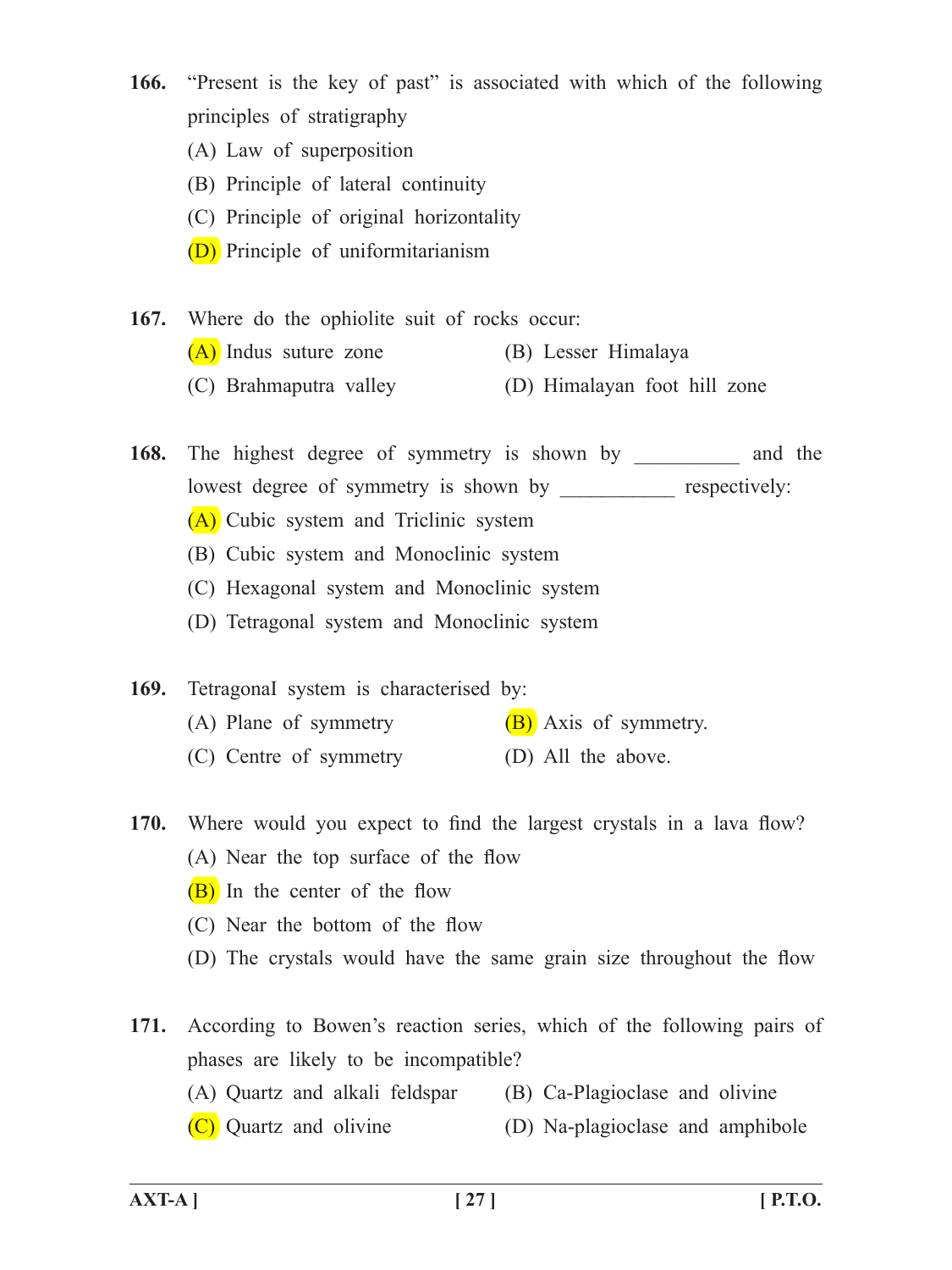**172.** During crystallization of a melt plagioclase become richer in

- (A) Potassium  $(B)$  Sodium
- (C) Calcium (D) Krypton

**173.** Which of the following pairs of intrusive and extrusive rocks have the same chemical composition?

- (A) Granite and andesite (B) Diorite and basalt
- (C) Gabbro and basalt (D) Gabbro and rhyolite
- 174. Crystal face with miller indices (111) is known as (A) Parametral face (B) Solid face  $(C)$  Inclined face  $(D)$  Unit face

**175.** The chemical composition of Jadeite is  $(A)$  NaAl(SiO<sub>3</sub>)<sub>2</sub> (B) MgSiO<sub>3</sub> (C) NaFe $(SiO_3)$ <sub>2</sub> (D) LiAl $(SiO_3)$ <sub>2</sub>

176. Line perpendicular to a circular section of an indicatrix is (A) Twin axis  $(B)$  Optic axis (C) Rotational axis (D) Axis of symmetry

## **177.** The mineral Augite shows (A) 1<sup>st</sup> order interference colours  $(B)$  2<sup>nd</sup> order interference colours (C)  $3<sup>rd</sup>$  order interference colours (D)  $4<sup>th</sup>$  order interference colours

- **178.** Which one is a non-pleochroic mineral (A) Biotite (B) Olivine (C) Garnet (D) Tourmaline
- 179. The end members of orthorhombic pyroxene are (A) Enstatite-Diopside (B) Diopside-Augite
	- $(C)$  Enstatite-Hypersthene  $(D)$  Augite-Jadeite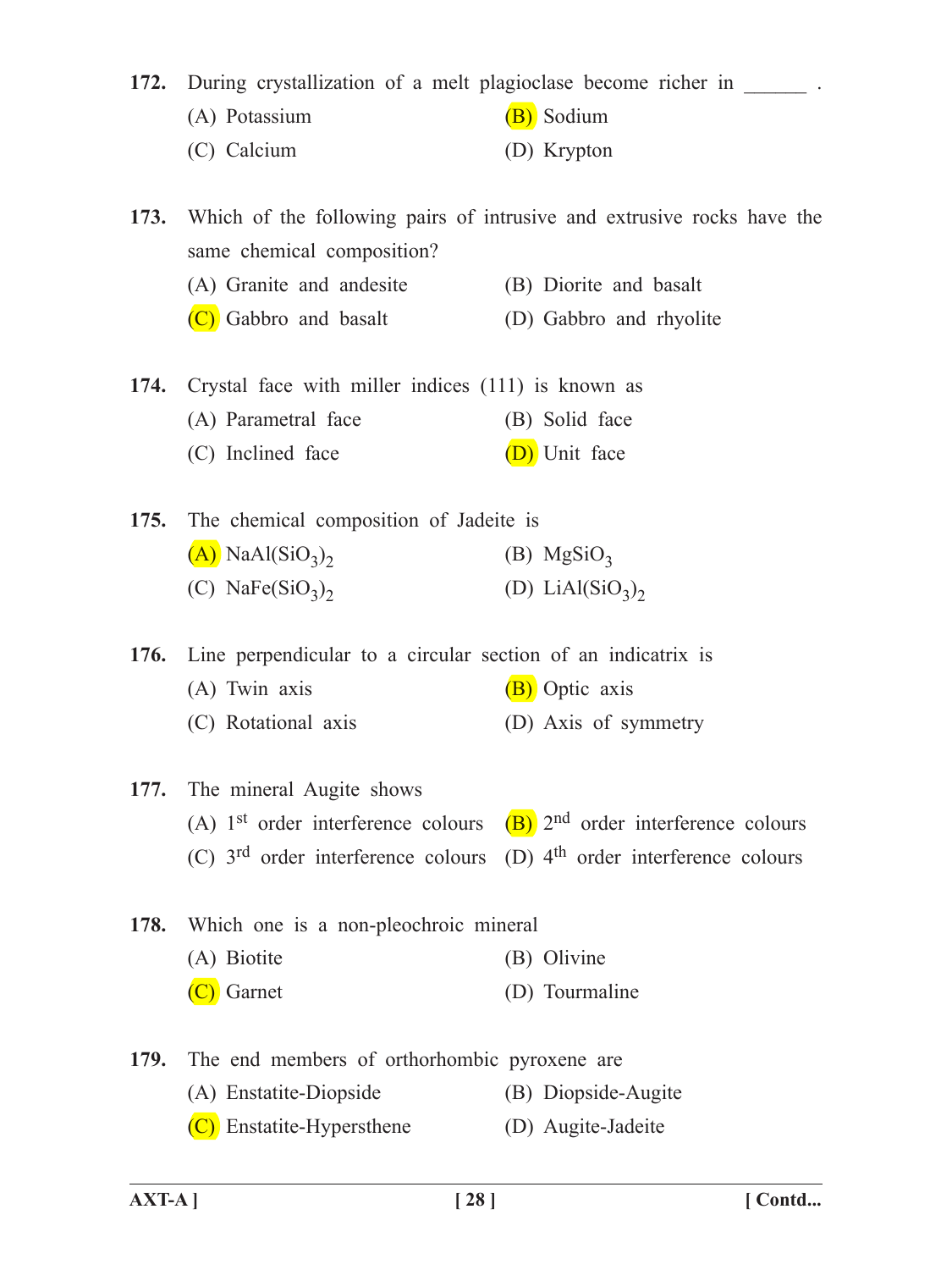| <b>180.</b> | High-temperature polymorph of silica is   |                                                                     |  |
|-------------|-------------------------------------------|---------------------------------------------------------------------|--|
|             | (A) Cristobalite                          | (B) Flint                                                           |  |
|             | (C) Chert                                 | (D) Amethyst                                                        |  |
| 181.        | The chemical composition of Orthoclase is |                                                                     |  |
|             | (A) K Al $\text{Si}_2\text{O}_4$          | (B) K Al $Si_3 O_6$                                                 |  |
|             | (C) K Al $Si4 O8$                         | $(D)$ K Al Si <sub>3</sub> O <sub>8</sub>                           |  |
| 182.        | Chromite is a member mineral of           |                                                                     |  |
|             | (A) Epidote group                         | (B) Spinel group                                                    |  |
|             | (C) Olivine group                         | (D) Mellilite group                                                 |  |
| 183.        | Olivine belongs to                        |                                                                     |  |
|             | (A) Nesosilicate                          | (B) Inosilicate                                                     |  |
|             | (C) Sorosilicate                          | (D) Cyclosilicate                                                   |  |
| 184.        | mass is                                   | A texture in which phenocrysts are embedded in fine grained ground  |  |
|             | (A) Porphyritic                           | (B) Perthite                                                        |  |
|             | (C) Graphic texture                       | (D) Seriate texture                                                 |  |
| <b>185.</b> |                                           | Which of the following mineral exhibits the property of magnetism   |  |
|             | (A) Biotite                               | (B) Orthoclase                                                      |  |
|             | (C) Albite                                | (D) Pyrrhotite                                                      |  |
| 186.        | olivine is                                | The gabbroic rock without pyroxenes containing mainly feldspars and |  |
|             | (A) Andesite                              | (B) Dacite                                                          |  |
|             | (C) Troctolite                            | (D) Basalt                                                          |  |
| 187.        | Batholiths are usually associated with    |                                                                     |  |
|             | (A) Orogenic belt                         | (B) Earthquake zone                                                 |  |
|             | (C) Island arcs                           | (D) Fold and faults                                                 |  |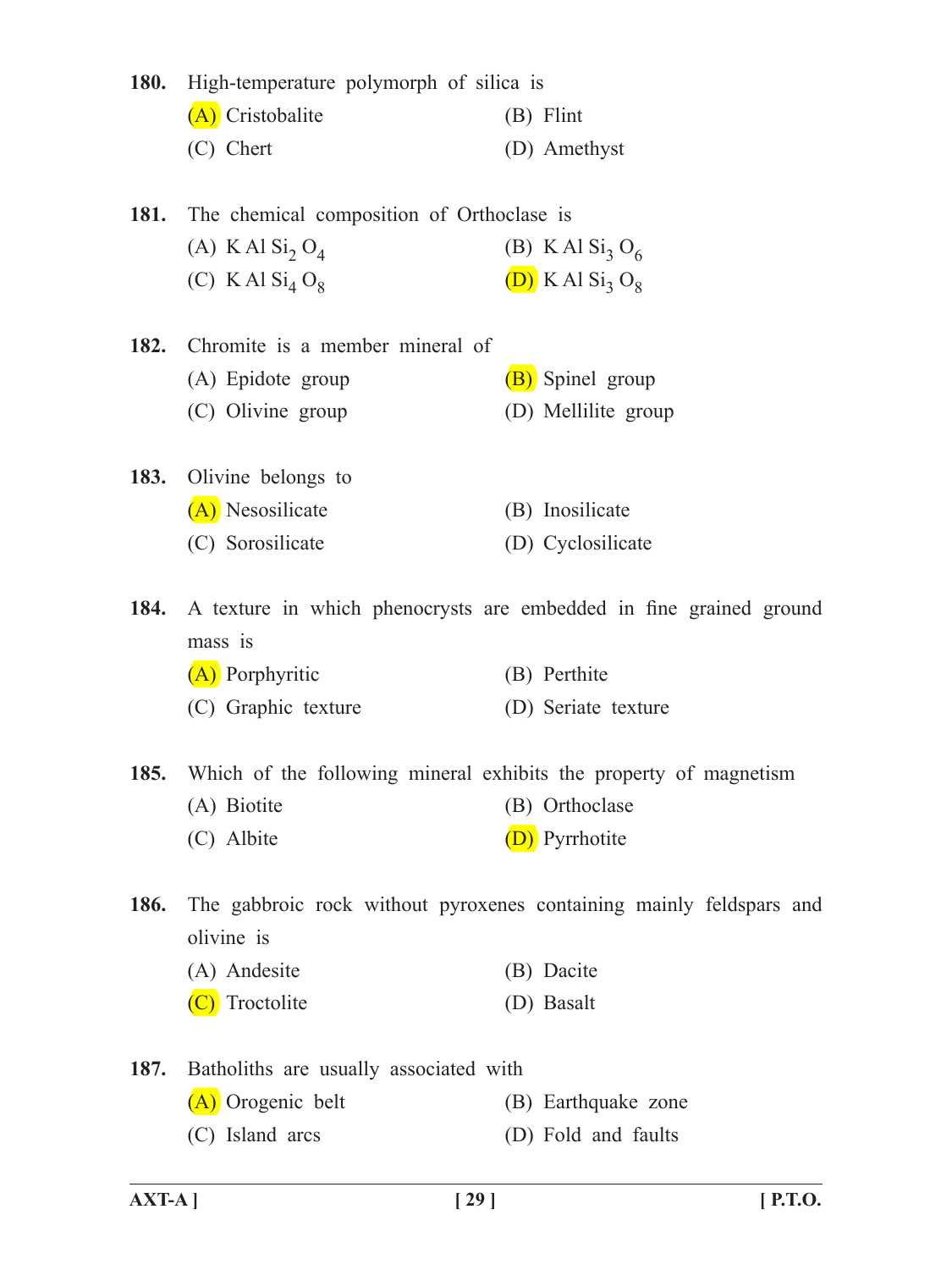| 188.        | Ophitic texture is commonly exhibited by                      |                                                                  |
|-------------|---------------------------------------------------------------|------------------------------------------------------------------|
|             | (A) Lamphrophyres                                             | (B) Dolerite                                                     |
|             | (C) Andesite                                                  | (D) Trachyte                                                     |
| <b>189.</b> | Lavas containing numerous gas cavities of irregular shape are |                                                                  |
|             | (A) Pumice                                                    | (B) Amygdales                                                    |
|             | (C) Scoria                                                    | (D) Ignimbrites                                                  |
| <b>190.</b> | Granophyres are hypabyssal equivalent of                      |                                                                  |
|             | (A) Basalt                                                    | (B) Granite                                                      |
|             | (C) Gabbro                                                    | (D) Diorite                                                      |
|             | 191. An example of a discordant igneous intrusion is          |                                                                  |
|             | (A) Laccolith                                                 | (B) Lopolith                                                     |
|             | (C) Bysmalith                                                 | (D) Chonolith                                                    |
|             | 192. Migmatites are the result of                             |                                                                  |
|             | (A) Ultrametamorphism                                         | (B) Retrograde metamorphism                                      |
|             | (C) Palingenesis                                              | (D) Metasomatism                                                 |
|             | 193. Khondalites are characteristic rocks of                  |                                                                  |
|             | (A) Amphibolite facies (B) Eclogite facies                    |                                                                  |
|             | (C) Granulite facies                                          | (D) Green-schist facies                                          |
| 194.        |                                                               | A line joining the points where the rocks have the same grade of |
|             | metamorphism is called                                        |                                                                  |
|             | (A) Isogyre                                                   | (B) Isograde                                                     |
|             | (C) Isopach                                                   | (D) Isochore                                                     |
| <b>195.</b> | Find odd one out                                              |                                                                  |
|             | (A) Marble                                                    | (B) Slate                                                        |
|             | Granite                                                       | (D) Phyllite                                                     |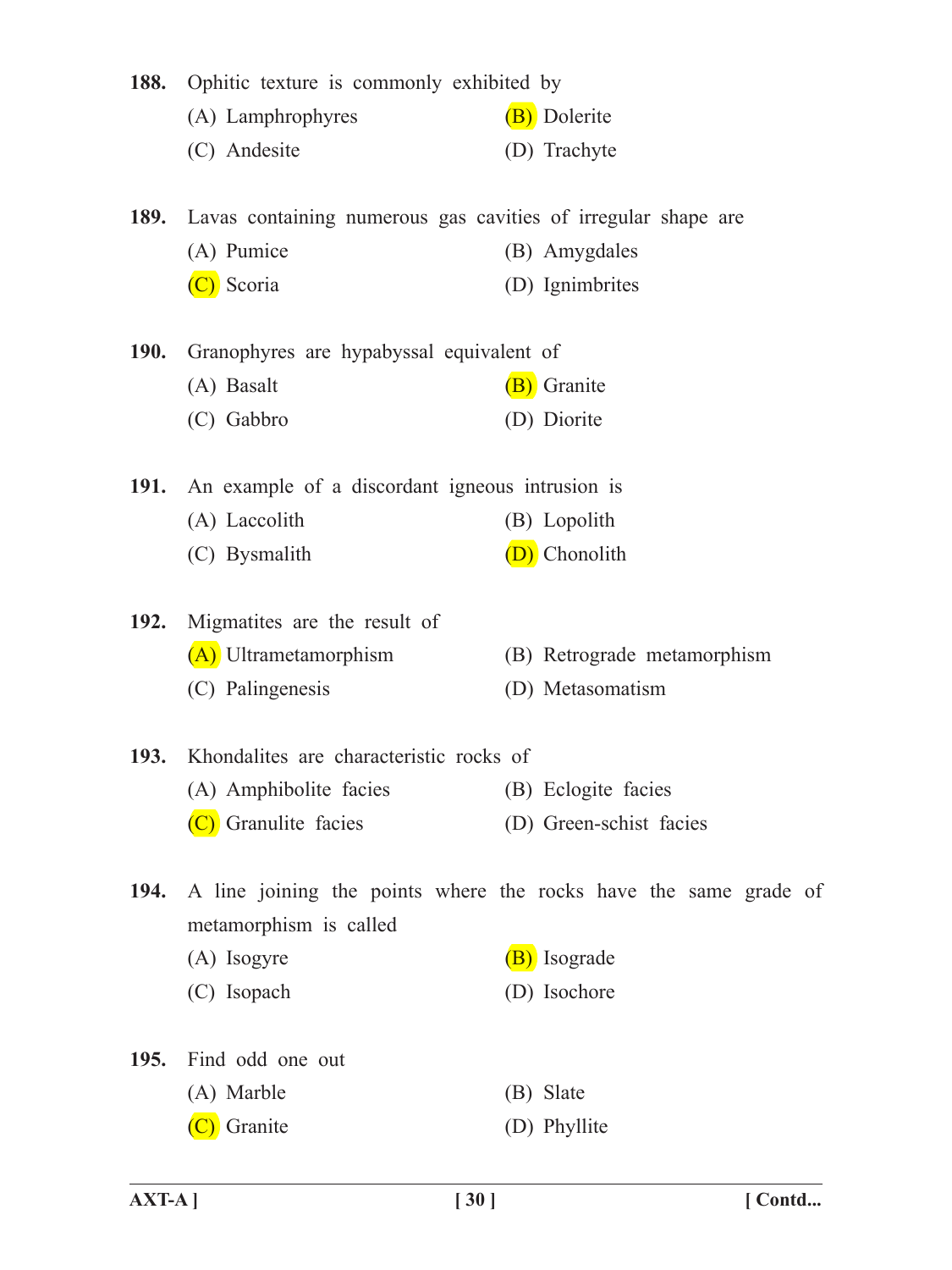| 196.        | The typical product of contact metamorphism with maculose structure |                                |  |
|-------------|---------------------------------------------------------------------|--------------------------------|--|
|             | (A) Granulose                                                       | (B) Cataclastic                |  |
|             | (C) Hornfels                                                        | (D) Schistose                  |  |
|             |                                                                     |                                |  |
| 197.        | The most common accessory mineral in eclogites is                   |                                |  |
|             | (A) Ilmenite                                                        | (B) Zoisite                    |  |
|             | (C) Rutile                                                          | (D) Sphene                     |  |
|             |                                                                     |                                |  |
| <b>198.</b> | Placer gold deposits are mostly                                     |                                |  |
|             | (A) Elluvial                                                        | (B) Colluvial                  |  |
|             | (C) Aeolian                                                         | (D) Alluvial                   |  |
|             |                                                                     |                                |  |
| 199.        | Presence of mineral Glauconite suggests                             |                                |  |
|             | (A) Desert environment                                              | (B) Glacial environment        |  |
|             | (C) Fluvial environment                                             | (D) Marine environment         |  |
| 200.        | The red shale or Arkosic facies are                                 |                                |  |
|             | (A) Marine one                                                      | (B) Both Marine and Non-marine |  |
|             | $(C)$ Non-marine one                                                | (D) Metamorphic one            |  |
|             |                                                                     |                                |  |
| 201.        | Greywacke sandstone indicates                                       |                                |  |
|             | (A) Active provenance tectonics and prolonged transport             |                                |  |
|             | (B) Stable provenance and prolonged transport                       |                                |  |
|             | (C) Stable provenance and less transport                            |                                |  |
|             | (D) Active provenance tectonics and less transport                  |                                |  |
|             |                                                                     |                                |  |
| 202.        | Chromite deposits are mostly of                                     |                                |  |
|             | (A) Igneous origin                                                  |                                |  |
|             | (B) Metamorphic origin                                              |                                |  |
|             | (C) Sedimentary origin                                              |                                |  |
|             | (D) Both Metamorphic and Sedimentary origin                         |                                |  |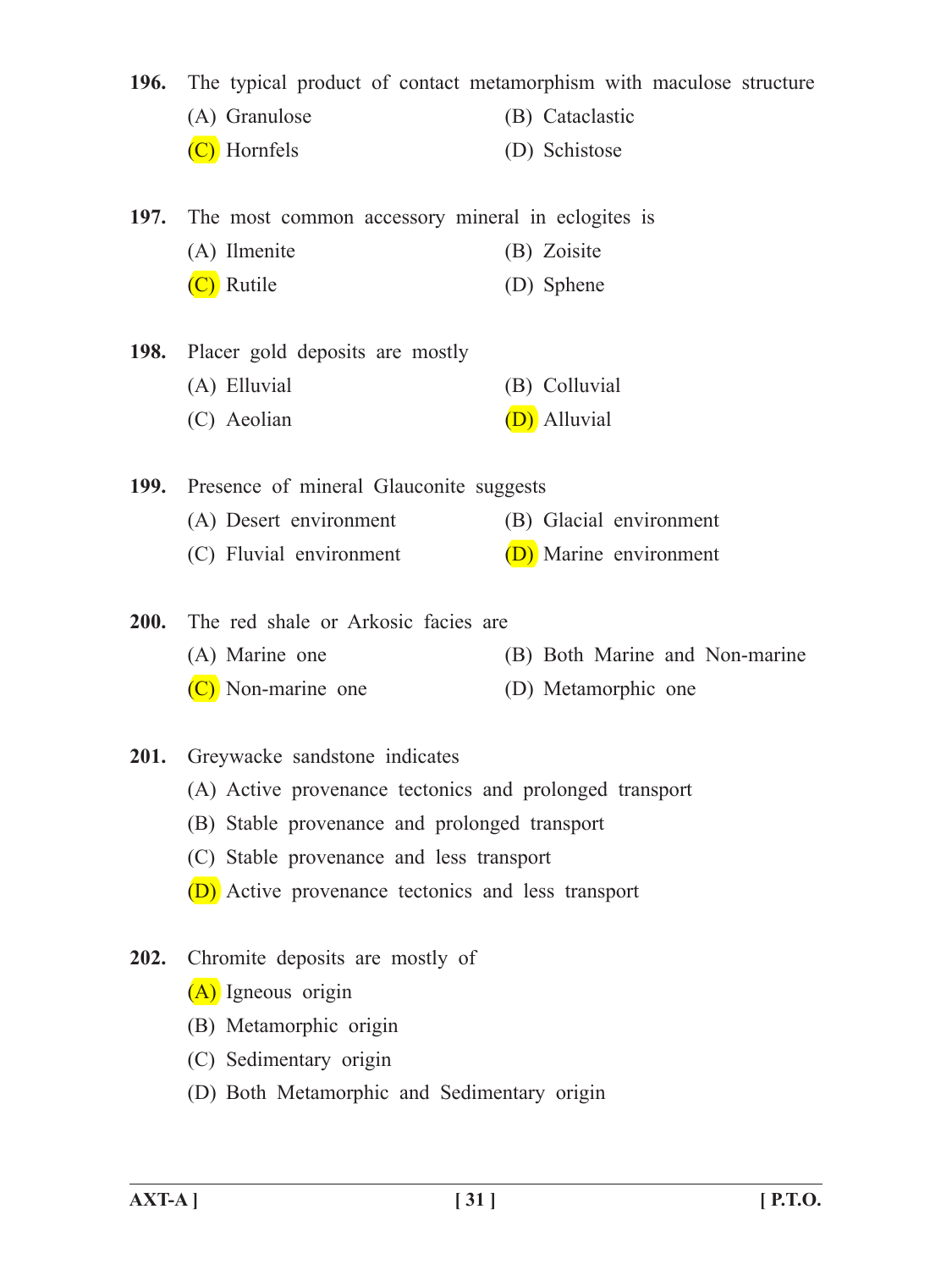|             | 203. The chief ore of Aluminum is             |        |                  |
|-------------|-----------------------------------------------|--------|------------------|
|             | (A) Pyrolusite                                |        | (B) Sphalerite   |
|             | (C) Bauxite                                   |        | (D) Chalcopyrite |
|             |                                               | region |                  |
|             | $\overline{(A)}$ Panna                        |        | (B) Kolar        |
|             | (C) Baster                                    |        | (D) Singhbhum    |
|             | 205. Bornite is an ore of                     |        |                  |
|             | $(A)$ Iron                                    |        | (B) Lead         |
|             | (C) Nickel                                    |        | (D) Copper       |
|             | <b>206.</b> Ajabgarh Group is associated with |        |                  |
|             | $(A)$ Iron                                    |        | $(B)$ Zinc       |
|             | (C) Copper                                    |        | (D) Manganese    |
|             | 207. Rutile is source for                     |        |                  |
|             | $(A)$ Tin                                     |        | (B) Titanium     |
|             | (C) Tungston                                  |        | (D) Iron         |
|             | <b>208.</b> The most important ore of lead is |        |                  |
|             | (A) Rutile                                    |        | (B) Psilomelane  |
|             | (C) Sphalerite                                |        | (D) Galena       |
| <b>209.</b> | The Kolar Gold field is Located in            |        |                  |
|             | $(A)$ Bihar                                   |        | (B) Karnataka    |
|             | (C) Andhra Pradesh                            |        | (D) Tamil Nadu   |
|             | 210. 'Smarskite' is an ore mineral of         |        |                  |
|             | (A) Thorium                                   |        | (B) Nickel       |
|             | (C) Cobalt                                    |        | (D) Copper       |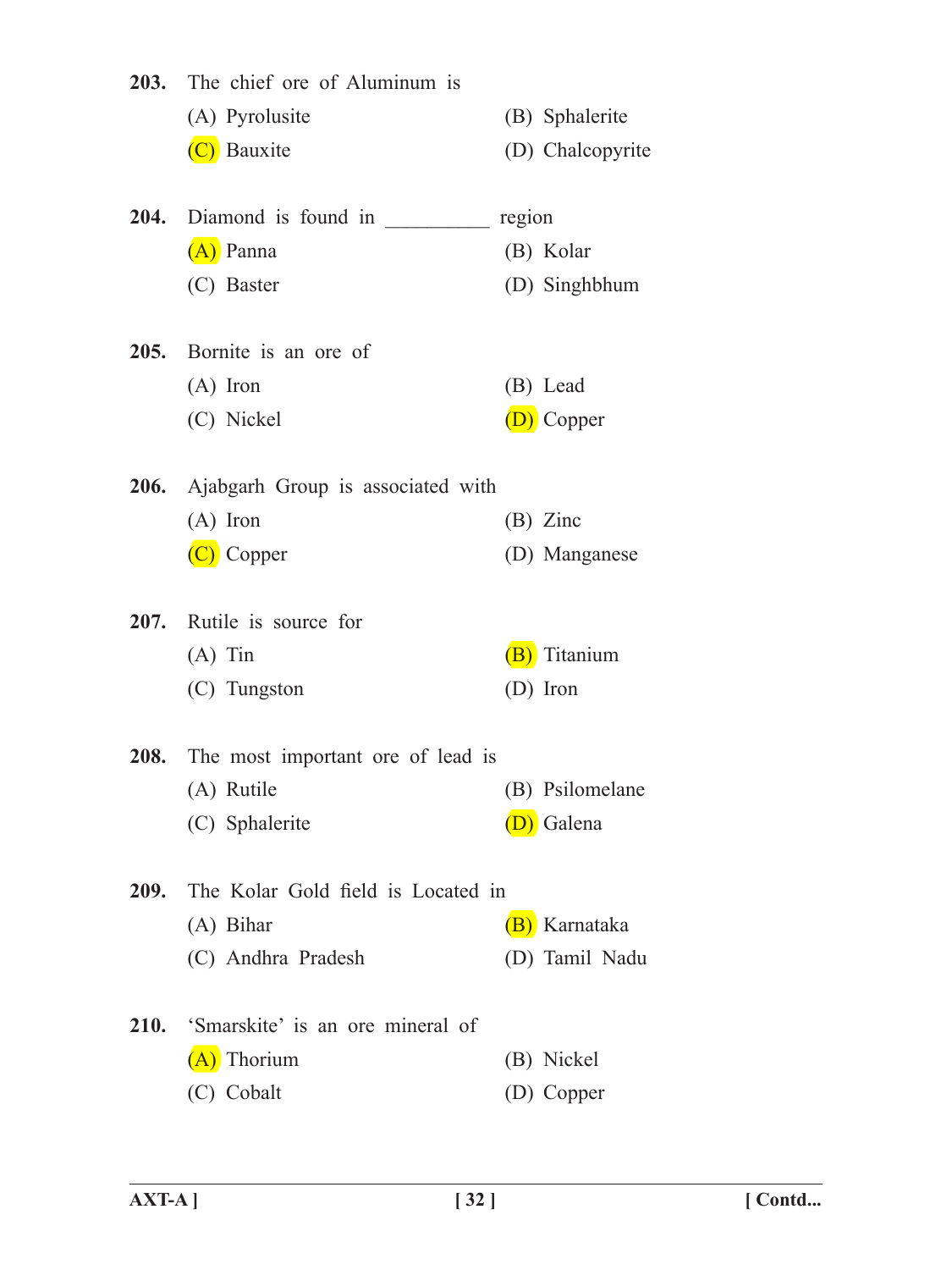| 211.        | Uranium deposits of Jaduguda are of                                  |                                                                                |  |
|-------------|----------------------------------------------------------------------|--------------------------------------------------------------------------------|--|
|             | (A) Metamorphic origin                                               | (B) Sedimentary origin                                                         |  |
|             | (C) Magmatic origin                                                  | (D) Hydrothermal origin                                                        |  |
|             | 212. Oil in Digboi is found in                                       |                                                                                |  |
|             | (A) Tipam Formation                                                  | (B) Jaintia Formation                                                          |  |
|             | (C) Sylhet Formation                                                 | (D) Disang Formation                                                           |  |
| 213.        | Richest bentonite deposit of Gujarat is located in                   |                                                                                |  |
|             | (A) Jamnagar                                                         | (B) Mehsana                                                                    |  |
|             | $(C)$ Kachchh                                                        | (D) Bharuch                                                                    |  |
| 214.        | Boghead coals are rich in:                                           |                                                                                |  |
|             | (A) Alginite                                                         | (B) Sporinite                                                                  |  |
|             | (C) Fusinite                                                         | (D) Collotelinite                                                              |  |
| 215.        | In Seyler's classification, two important parameters considered are: |                                                                                |  |
|             | (A) Carbon and oxygen                                                | (B) Hydrogen and oxygen                                                        |  |
|             | (C) Carbon and hydrogen                                              | (D) Nitrogen and sulphur                                                       |  |
| <b>216.</b> | In coal, the carbon that has not combined with any other element, is |                                                                                |  |
|             | regarded as:                                                         |                                                                                |  |
|             | (A) Fixed carbon                                                     | (B) Total elemental carbon                                                     |  |
|             | (C) Total organic carbon                                             | (D) Inorganic carbon                                                           |  |
| 217.        |                                                                      | The ratio of 'fixed carbon' to 'volatile matter' content in coal is called as: |  |
|             | (A) Fuel ratio                                                       | (B) Carbon-hydrogen ratio                                                      |  |
|             | (C) Carbon-oxygen ratio                                              | (D) Carbon-nitrogen ratio                                                      |  |
| 218.        |                                                                      | Spheroid or ovoidal, sometimes angular concretions containing mainly           |  |
|             |                                                                      | carbonates and fossilized plant remains and occur within coal seams are:       |  |
|             | (A) Coal ball                                                        | (B) Ball coal                                                                  |  |
|             | (C) Eye ball coal                                                    | (D) Fireball coal                                                              |  |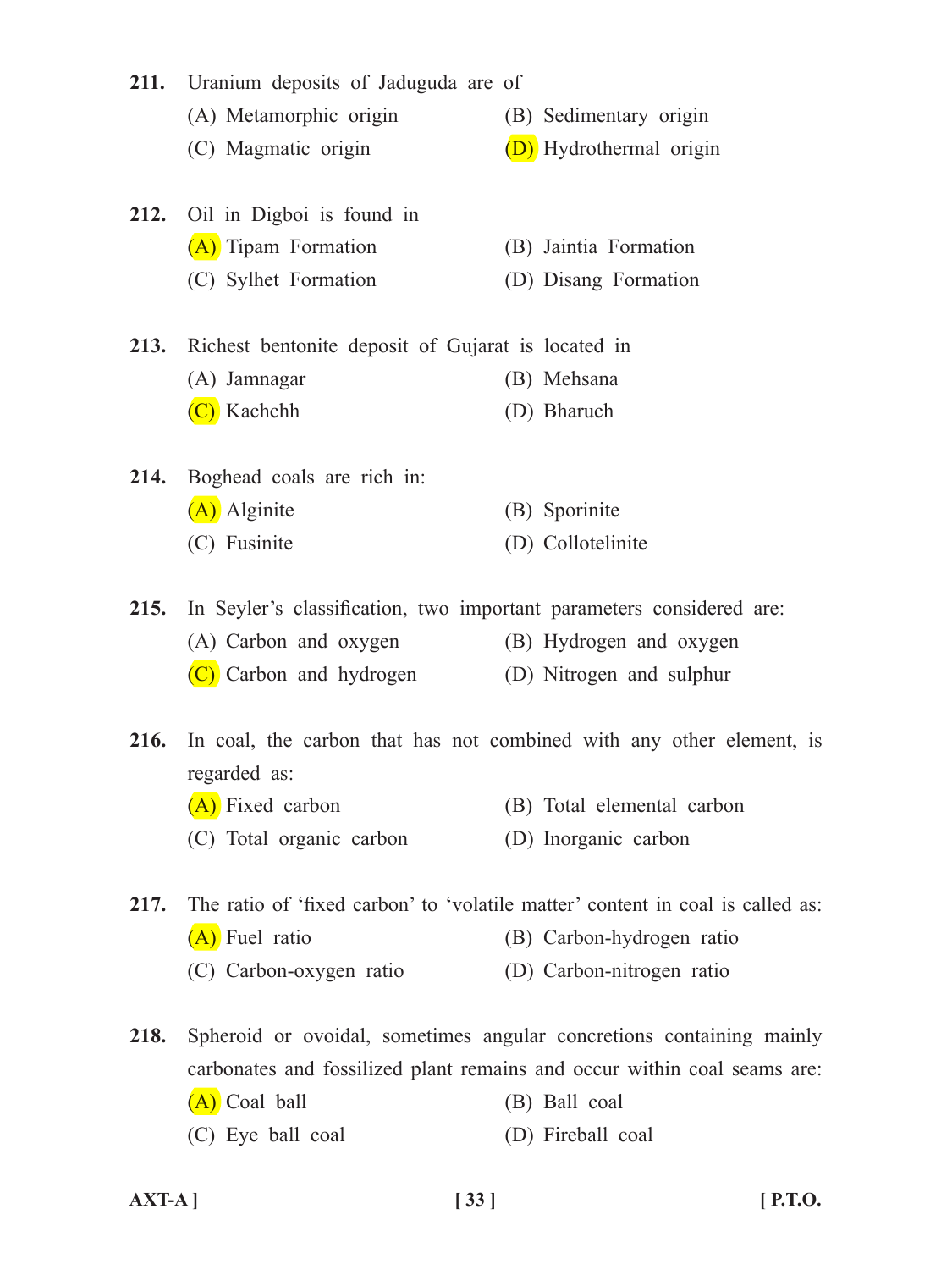| <b>219.</b>   | The thermal maturity of coal is determined by measuring reflectance of<br>which of the following: |                                                                          |
|---------------|---------------------------------------------------------------------------------------------------|--------------------------------------------------------------------------|
|               | (A) Inertinite                                                                                    | (B) Liptinite                                                            |
|               | (C) Vitrinite                                                                                     | (D) Mineral matter                                                       |
| <b>220.</b>   | Cannel coals are rich in:                                                                         |                                                                          |
|               | (A) Alginate                                                                                      | (B) Sporinite                                                            |
|               | (C) Suberinite                                                                                    | (D) Resinite                                                             |
| 221.<br>rank: |                                                                                                   | The optical behaviour of which maceral changes uniformly with increasing |
|               | (A) Inertinite                                                                                    | (B) Vitrinite                                                            |
|               | (C) Liptinite                                                                                     | (D) Secondary liptinite                                                  |
| 222.          | Coal seams are often found to be associated with:                                                 |                                                                          |
|               | (A) Fire clays                                                                                    | (B) China clays                                                          |
|               | (C) Bentonites                                                                                    | (D) Pottery clay                                                         |
| 223.          | The microlithotype 'durite' is a:                                                                 |                                                                          |
|               | (A) Monomacerite                                                                                  | (B) Bimacerite                                                           |
|               | (C) Trimacerite                                                                                   | (D) Tetramacerite                                                        |
| 224.          | Grade of coal is related to:                                                                      |                                                                          |
|               | (A) Carbon content                                                                                | (B) Ash content                                                          |
|               | (C) Bed moisture                                                                                  | (D) Sulphur content                                                      |
| 225.          | Which one of the following is the most effective seal for petroleum                               |                                                                          |
|               | (A) Mudstone                                                                                      | (B) Shale                                                                |
|               | (C) Siltstone                                                                                     | (D) Evaporite                                                            |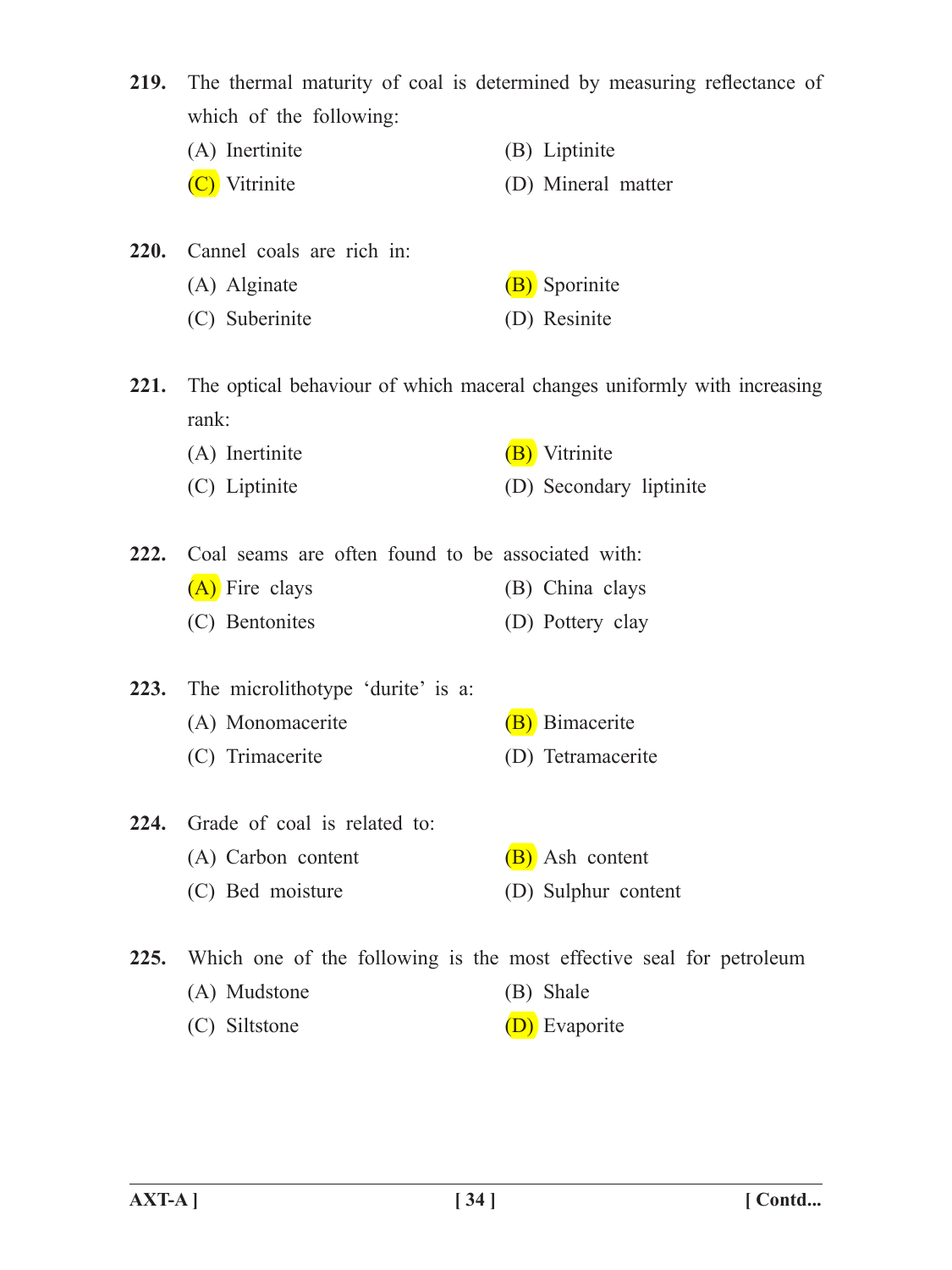- 226. The percentage of interconnected pore volume to the bulk rock volume is known as
	- (A) Absolute porosity  $(B)$  Effective porosity
	- (C) Fracture porosity (D) Secondary porosity

**227.** Which one of the following is the most explored petroleum traps ?

- (A) Structural closure (B) Fault closure
- (C) Sub-unconformity traps (D) Salt domes
- 228. In deep water setting petroleum is often associated with
	- (A) Organic build ups or "Reefs"
	- (B) Sub-marine levee channel system
	- (C) Offshore bars
	- (D) Marine sabkhas
- **229.** Which of the following is true in a reservoir under hydrodynamic equilibrium?
	- (A) Water column is above oil column
	- (B) Gas column is above oil column
	- (C) Oil column is above gas column
	- (D) None of the above
- **230.** API gravity is a measure of:
	- (A) Viscosity of the fluid (B) Density of the fluid
	- (C) Porosity of the rock  $(D)$  Permeability of the rock
- 231. Hydraulic fracturing of a well will generally:
	- (A) Decrease the average permeability near the well bore
	- (B) Damage the formation
	- (C) Improve the production of the well
	- (D) Produce more water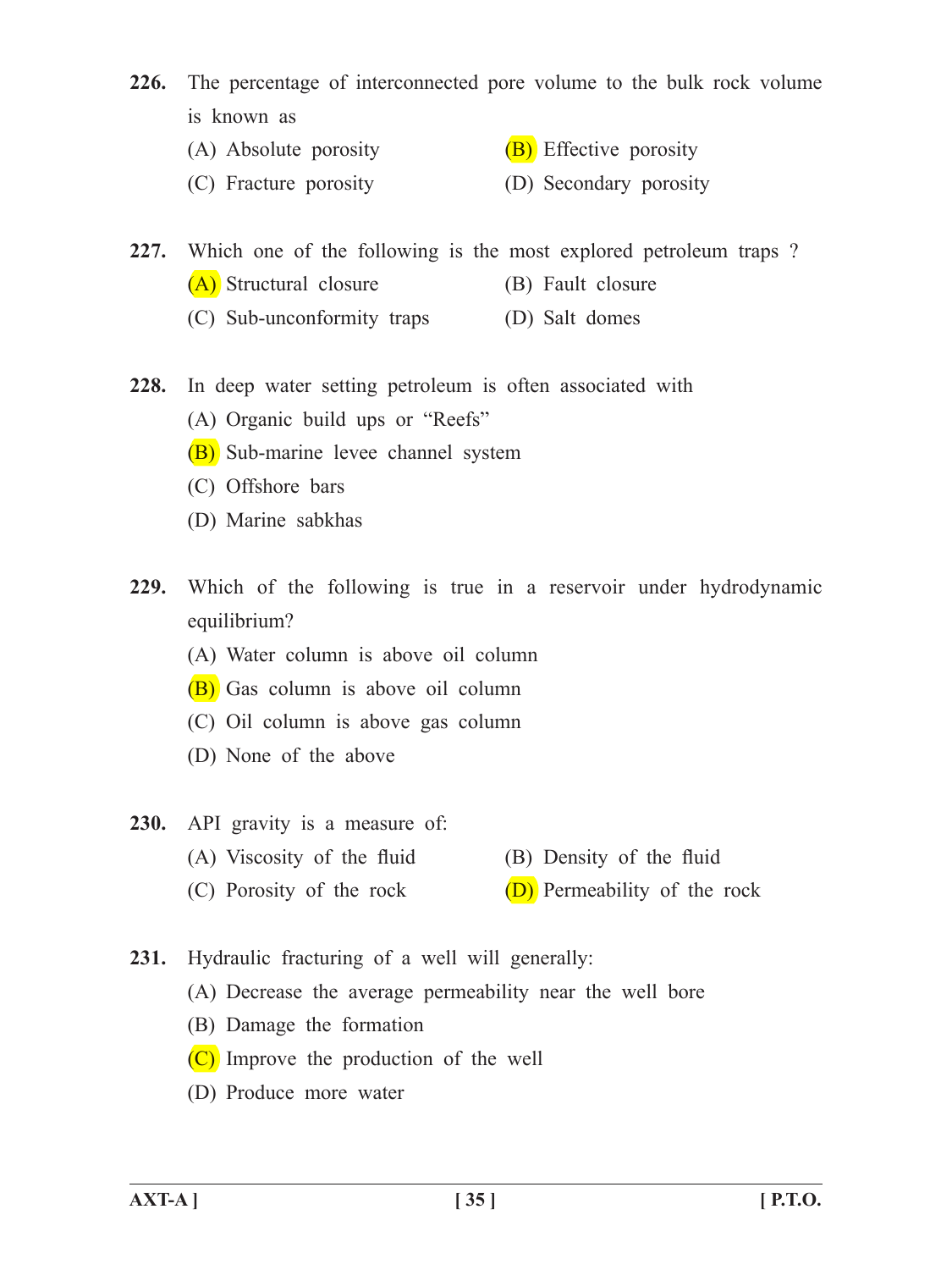- **232.** The water saturation in a petroleum reservoir usually:
	- (A) Increases from top to bottom
	- (B) Decreases from top to bottom
	- (C) Increases from east to west
	- (D) Decreases from north to south
- 233. In an undersaturated reservoir, the reservoir pressure is:
	- (A) Equal to bubble point pressure
	- (B) Less than the bubble point pressure
	- (C) More than the bubble point pressure
	- (D) None of these
- **234.** Which one of the following controls the recovery factors of the petroleum reservoirs:
	- (A) Primary drive mechanism
	- (B) Reservoir permeability
	- (C) Timely implementation of suitable EOR
	- (D) All of the above
- 235. Trenching' involves:
	- (A) Linear excavation
	- **(B)** Linear excavation in which one dimension is greater than other
	- (C) Drilling wedge-shaped bore holes
	- (D) Digging even-sized pits
- **236.** Diamond drilling can be used to bore holes in:
	- (A) Horizontal direction only
	- (B) Vertical direction only
	- (C) Horizontal and vertical directions
	- (D) All directions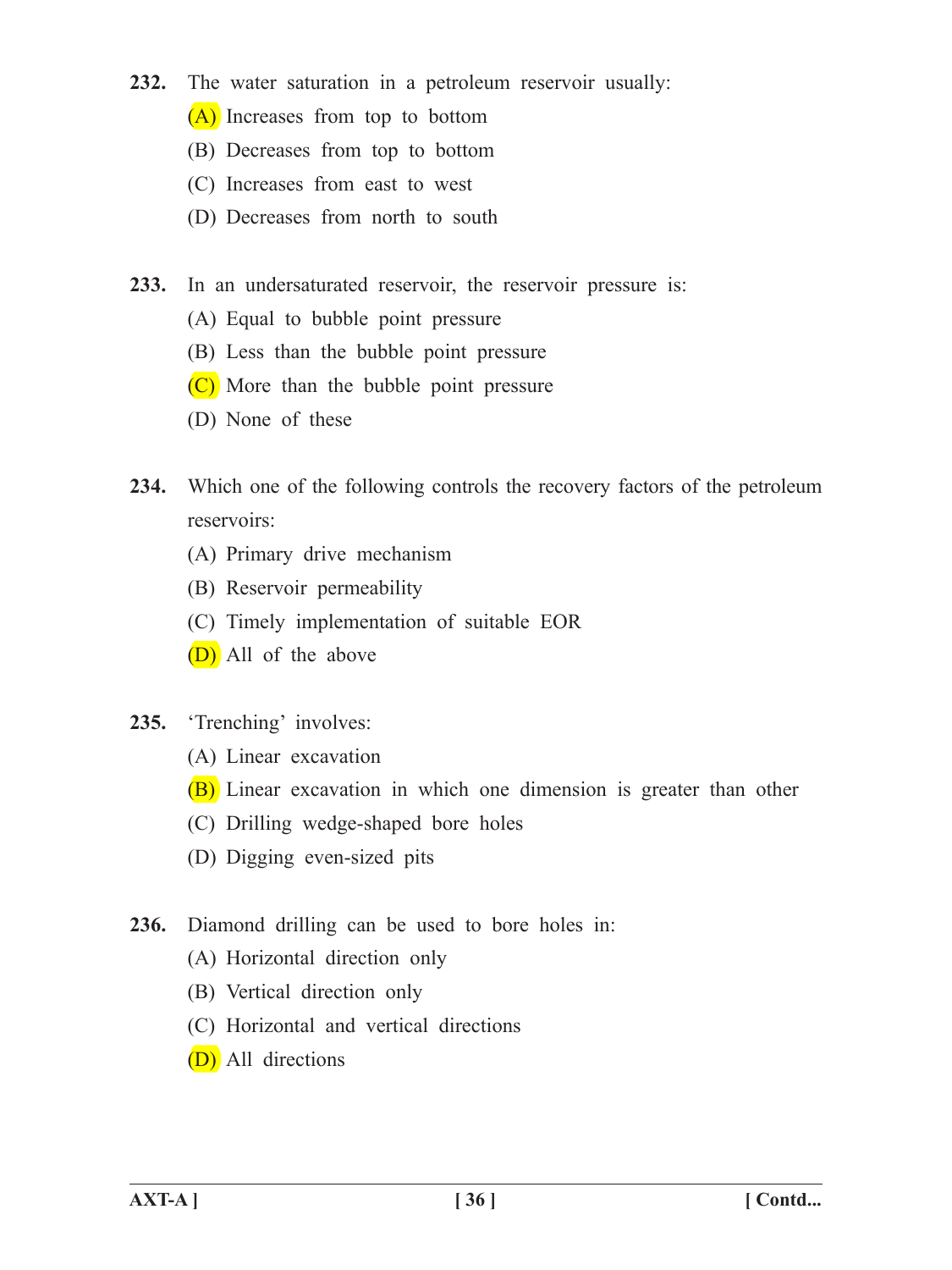237. The P-wave velocities are highest in:

- (A) Air (B) Water
- (C) Sand (D) Granite

238. Which of the following has the least electrical resistivity:

- (A) Diamond (B) Sulphur
- (C) Clay (D) Anthracite

239. A horizontal entry into an ore body is called:  $(A)$  Adit (B) Shaft (C) Bench (D) Pit

240. Seismic facies analysis is:

- (A) Regional stratigraphic interpretation only
- (B) Depositional environment only
- (C) Geologic history only
- (D) All the three above

241. Seismic attributes represents the seismically driven parameters:

- (A) Velocity only (B) Amplitude only
- (C) Frequency only  $(D)$  All the three above
- **242.** A well log of the travel time (transit time) for the seismic waves is: (A) Inversely proportional to S-wave velocity
	- (B) Reciprocal of P-wave velocity
	- (C) Equal to the S-wave velocity
	- (D) Equal to the P-wave velocity

**243.** If the water saturation is  $S_{w}$ , then oil saturation is:

(A)  $S_w/S.S.P.$  (B)  $1-S_w$ (C)  $S_w^{-1}$ (D)  $1 - R_w$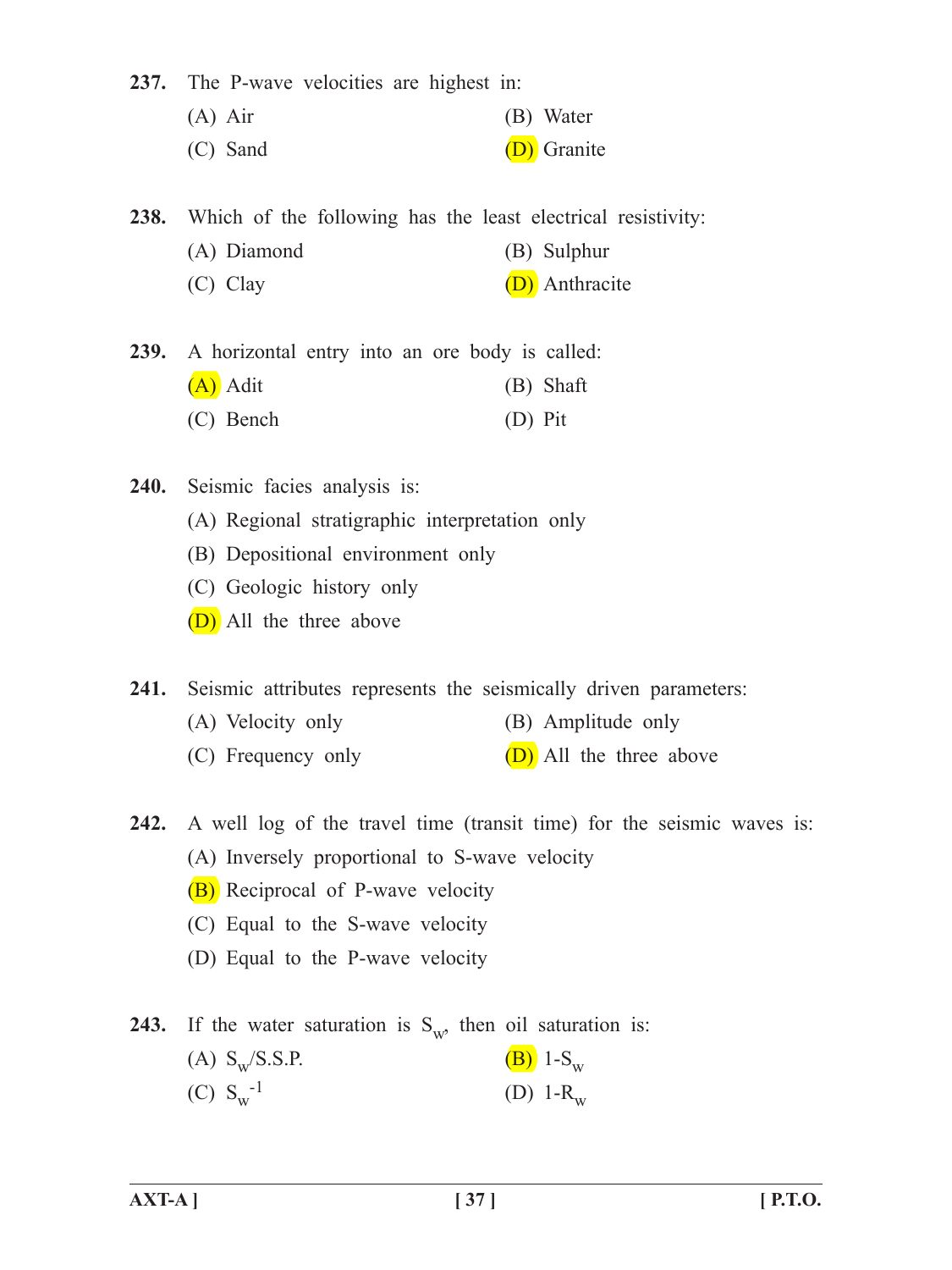244. In seismic method of exploration the recorded waves are of: (A) Low frequency (B) Zero frequency (C) High frequency (D) Aliased frequency

245. The radius of the Fresnel zone is given by: (A)  $R = d\sqrt{\lambda/2}$  (B)  $R = d^2/\lambda$ (C)  $R = d\sqrt{d\lambda/2}$  (D)  $R = 4\pi\lambda^2$ 

246. Snell's law is applied to: (A) Reflected ray only (B) Refracted ray only (C) Diffracted ray only  $(D)$  Reflected and refracted rays both

247. Poisson's ratio for consolidated rocks is about  $(A)$  0.25 (B) 0.12  $(C)$  1.30 (D) 3.01

**248.** The propagation of P wave & S wave are as under:

 (A) P wave arrives later than S wave

- $(B)$  P wave and S wave arrive simultaneously
- (C) P wave arrives earlier than S wave
- (D) S wave arrives earlier than P wave

249. The associated particle motion in Rayleigh wave is:

- (A) Circular (B) Elliptic
- (C) Straight line  $(D)$  Hyperbola
- **250.** Love waves are used for the study of the velocity structure of the: (A) Lithosphere only
	- (B) Asthenosphere only
	- (C) Hydrosphere
	- (D) Lithosphere and Asthenosphere both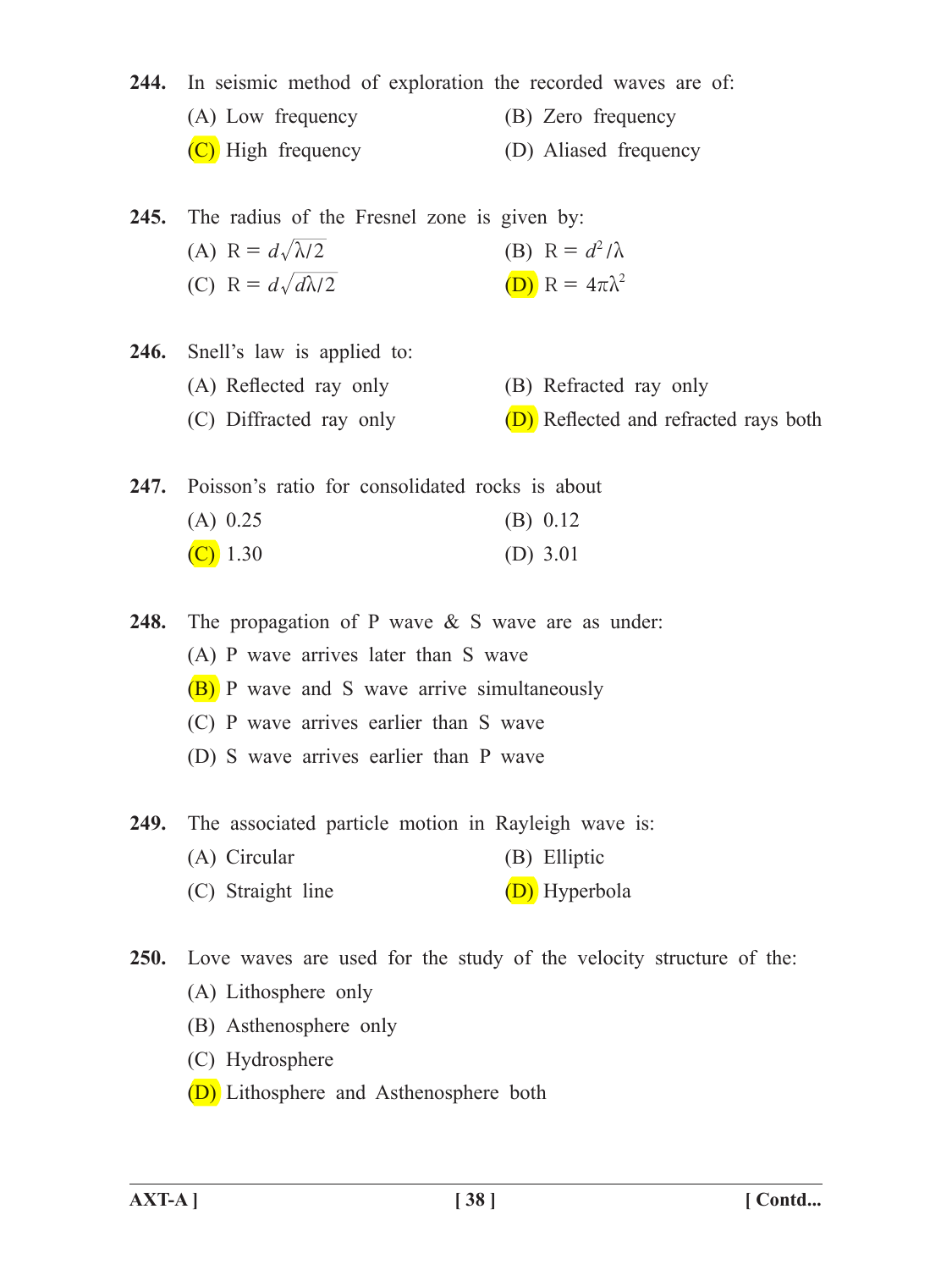- 251. Diffraction of seismic waves in the ground is due to:
	- (A) Edges of faulted layers only
	- (B) Small isolated objects only
	- (C) Edges of faulted layers and small objects both
	- (D) Scattering of incident seismic energy
- **252.** Waterholding capacity is more in soils. (A) Clayey (B) Sandy (C) Loamy (D) Red

**253.** The underground water that occur within the zone of aeration is termed as

- (A) Meteoric water  $(B)$  Vadose water
- (C) Connate water (D) Plutonic water

**254.** An impermeable formation that neither contains nor transmits water is called

- (A) Aquifer (B) Aquitard
- $(C)$  Aquiclude  $(D)$  Aquifuge

255. The hydraulic conductivity of a rock is expressive of its

- (A) Porosity
- **(B)** Permeability
- (C) Yield potential of Under Ground Water
- (D) Water retentivity

256. Deeply confined aquifers can be recharged by means of

- (A) Pits and shafts (B) Percolation of surface water
- (C) Inverted wells (D) Water spreading

**257.** Which of the following areas consists of several prolific aquifers?

- (A) Kolkata (B) Jaisalmer
- (C) Jabalpur (D) Nasik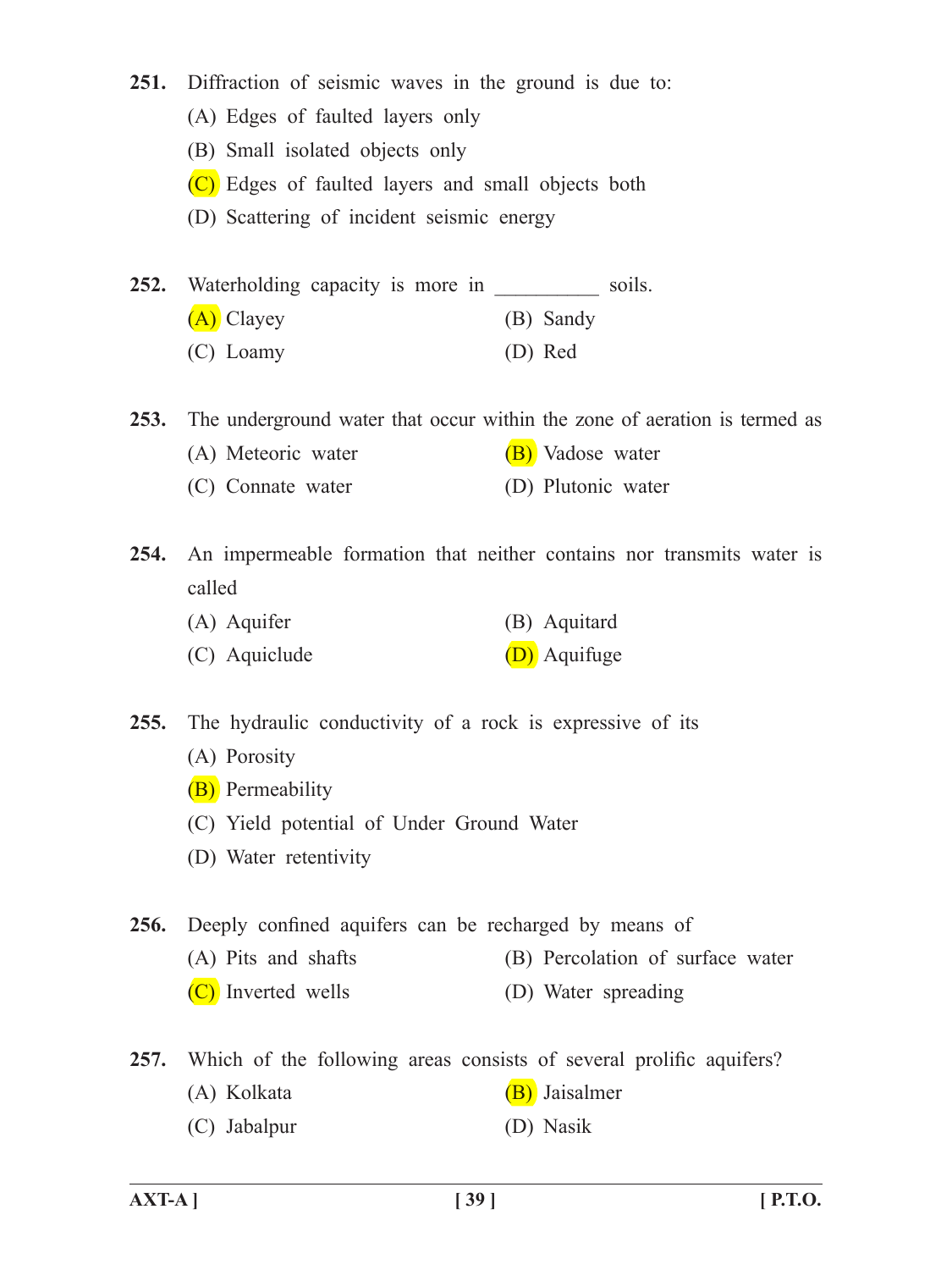- 258. An influent stream is one which
	- (A) Flows parallel to a consequent stream
	- (B) Recharges the ground water
	- (C) Flows into a parent stream
	- (D) Receives discharges from the ground water
- **259.** Deforestation is occurring in many countries and it is therefore difficult to detect the ongoing damage. Which of the following types of remote sensing would be best suited for locating deforestation?
	- (A) Thermal infrared (B) Microwave
	- (C) Radar  $(D)$  Colour infrared

260. Using the latitude and longitude system (degree, minutes, second), 20 minutes is equal to what?

(A)  $0.20^{\circ}$  (B)  $1/3$  hour (C) 200 second (D)  $1/3^{\circ}$ 

261. An automated system for the capture, storage, retrieval, analysis and display of spatial data is known as- (A) GPS (B) LANDSAT

- $(C)$  GIS (D) None of the above
- **262.** Precise measurement of Earth's features can be obtained from (A) High- oblique photographs
	- (B) Vertical aerial photographs
	- (C) Low- oblique photographs
	- (D) All the above types of photographs

**263.** Which of the following remote sensing technologies uses sound?

- (A) Radar (B) Colour infrared
- $(C)$  Thermal infrared  $(D)$  Sonar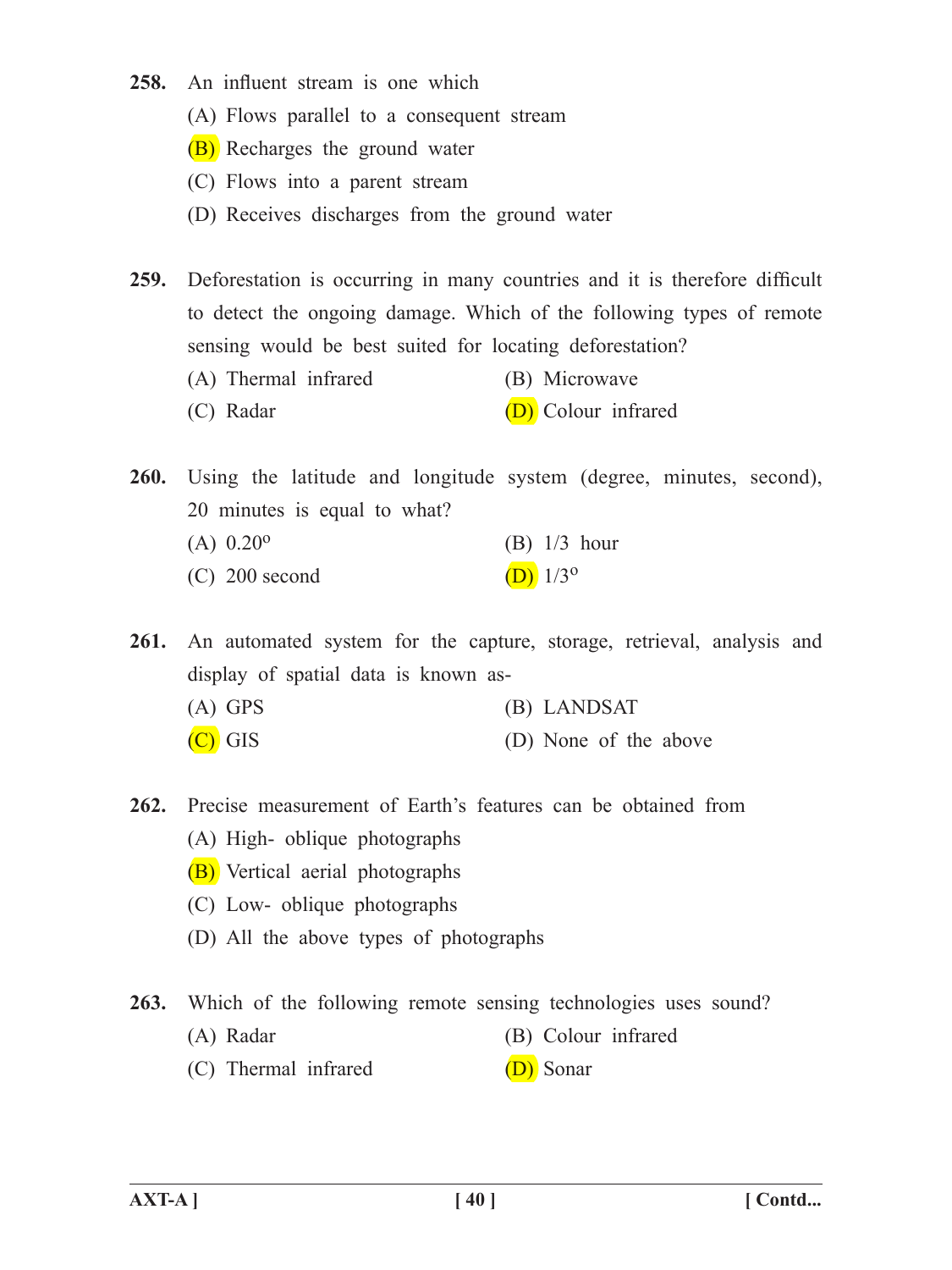|             | 264. Who is said to be the "Father of the Indian Space Program"? |                         |
|-------------|------------------------------------------------------------------|-------------------------|
|             | (A) Dr. A. P. J. Abdul Kalam (B) Dr. Vikram A. Sarabhai          |                         |
|             | (C) Dr. K. Kasturirangan                                         | (D) Prof. Satish Dhawan |
|             | <b>265.</b> The largest scale of the following is.               |                         |
|             | $(A)$ 1:24000                                                    | (B) $1:62500$           |
|             | $(C)$ 1:100000                                                   | (D) $1:500000$          |
|             | <b>266.</b> Which one is not an open source GIS technique        |                         |
|             | (A) Quantum GIS                                                  | (B) Arc GIS             |
|             | (C) SAGA GIS                                                     | (D) GRASS GIS           |
|             | 267. Which of the following is a reverse magnetic polarity event |                         |
|             | (A) Reunion                                                      | (B) Olduvai             |
|             | (C) Jaramillo                                                    | (D) None of the above   |
|             | <b>268.</b> Which of the following is a radio-isotope            |                         |
|             | $(A)$ <sup>12</sup> C                                            | (B) $^{13}C$            |
|             | $(C)^{14}C$                                                      | (D) $^{18}$ O           |
|             | 269. Carbon $-14$ has a half $-$ life of                         |                         |
|             | $(A)$ 6,000 years                                                | (B) 4,730 years         |
|             | $(C)$ 5,730 years                                                | (D) 10,000 years        |
| <b>270.</b> | Broadly the Himalayan region is a                                |                         |
|             | (A) Convergent margin                                            | (B) Divergent margin    |
|             | (C) Transform margin                                             | (D) Transcurrent margin |
| 271.        | The term 'heat island' is used in connection with a              |                         |
|             | (A) Volcano                                                      | (B) Hotspot             |
|             | (C) City                                                         | (D) Road intersection   |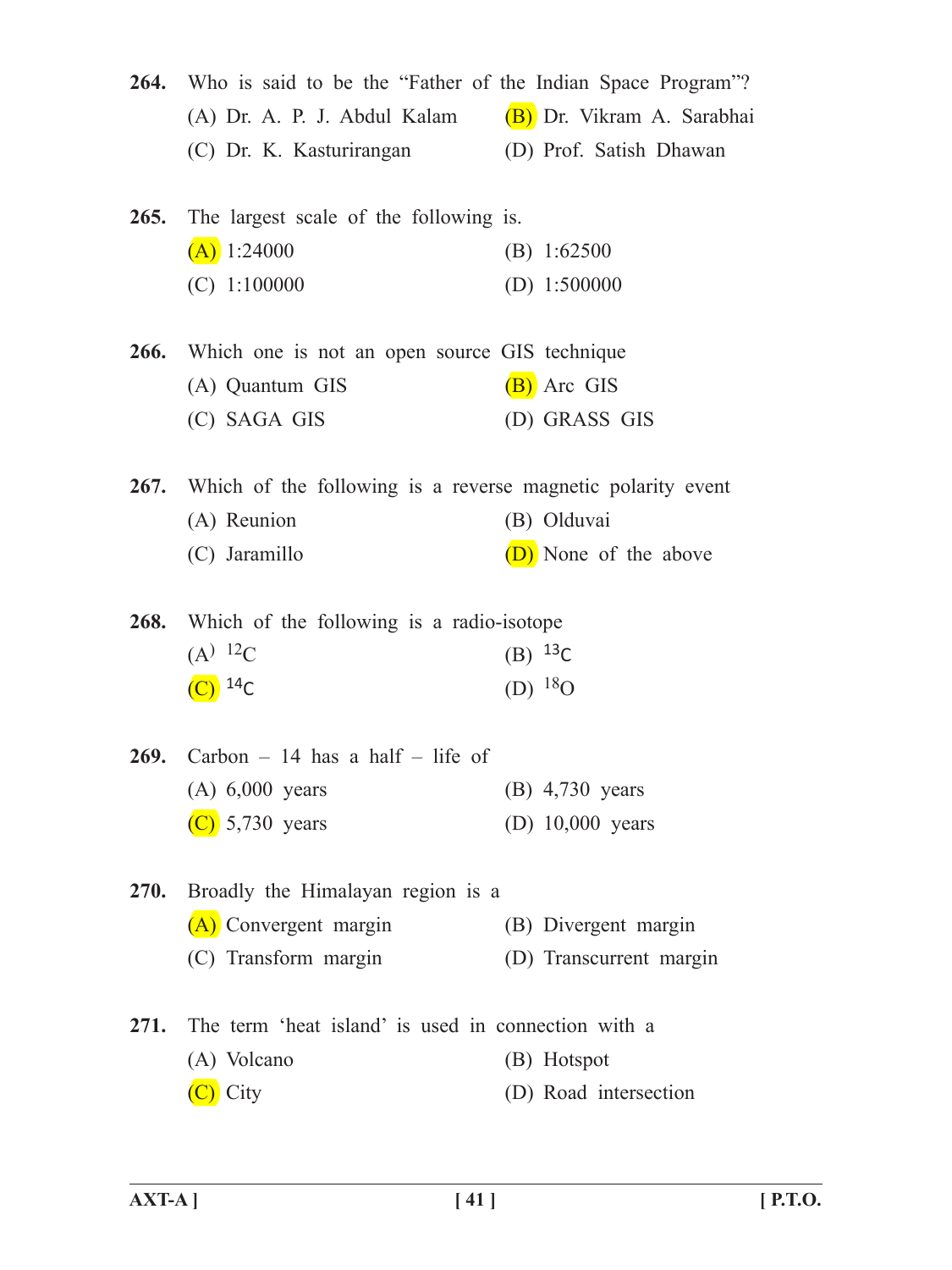272. Hurricanes are not similar to

- (A) Cyclones (B) Typhoons
- (C) Wily-willies  $(D)$  Thunderstorms

**273.** Which one of the following will have the lowest value at the center of Earth?

| (A) Temperature | (B) Density |
|-----------------|-------------|
|-----------------|-------------|

(C) Pressure  $(D)$  Gravity

**274.** Which of the following regions of India gets the maximum precipitation during the northeast monsoon ?

- (A) Western Ghats (B) North-east India
- (C) Tamil Nadu (D) Rajasthan
- 275. Western Disturbance occurs
	- (A) Over southern India during summer
	- (B) Over northern India during summer
	- (C) Over northern India during winter
	- (D) Over southern India during winter
- 276. The most turbulent zone of the Earth's atmosphere is
	- (A) Thermosphere  $(B)$  Troposphere
	- (C) Stratosphere (D) Mesosphere
- **277.** Coriolis force on air parcels is due to
	- (A) Pressure gradients
	- (B) Temperature gradients
	- (C) Earth's revolution around the Sun
	- (D) Earth's rotation about its own axis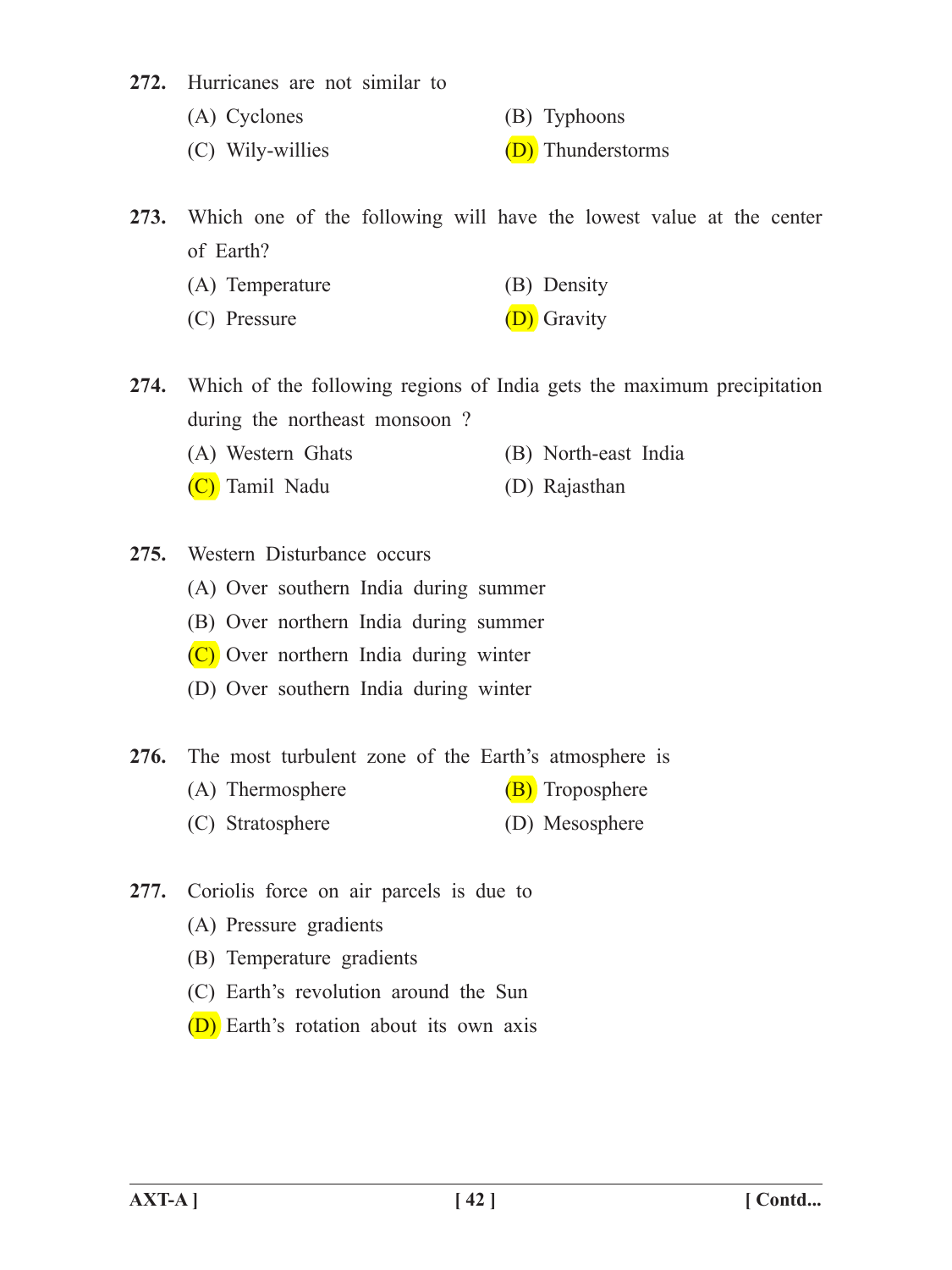- 278. Which is the warmest region in the Oceans?
	- (A) The Bay of Bengal barrier layer
	- (B) The Indo-Pacific warm pool
	- (C) The Arabian Sea seasonal warm pool
	- (D) The Dead Sea
- 279. Pick the correct statement:
	- (A) The oceans are heated from below and the atmosphere is heated from above
	- (B) Both the ocean and the atmosphere are heated from above
	- (C) Both the ocean and the atmosphere are heated from the below
	- **(D)** The ocean is heated from above and the atmosphere is heated from below
- 280. Hadley cell is a circulation associated with
	- (A) Ocean (B) Atmosphere
	- (C) Groundwater (D) River
- **281.** Which is a correct description of the air circulation patterns of the earth?
	- (A) Warm air rises at the equator and moves all the way to the poles where it cools and sinks
	- (B) In the Northern Hemisphere, the surface air moving north east from 30 to 60 degrees is moist and encounters cold air moving south to form a stormy region
	- (C) Air evaporating at equator is dry and therefore causes deserts when it sinks at 30 degree north
	- (D) The polar cells are cold and cause rainfall as they descend to the equator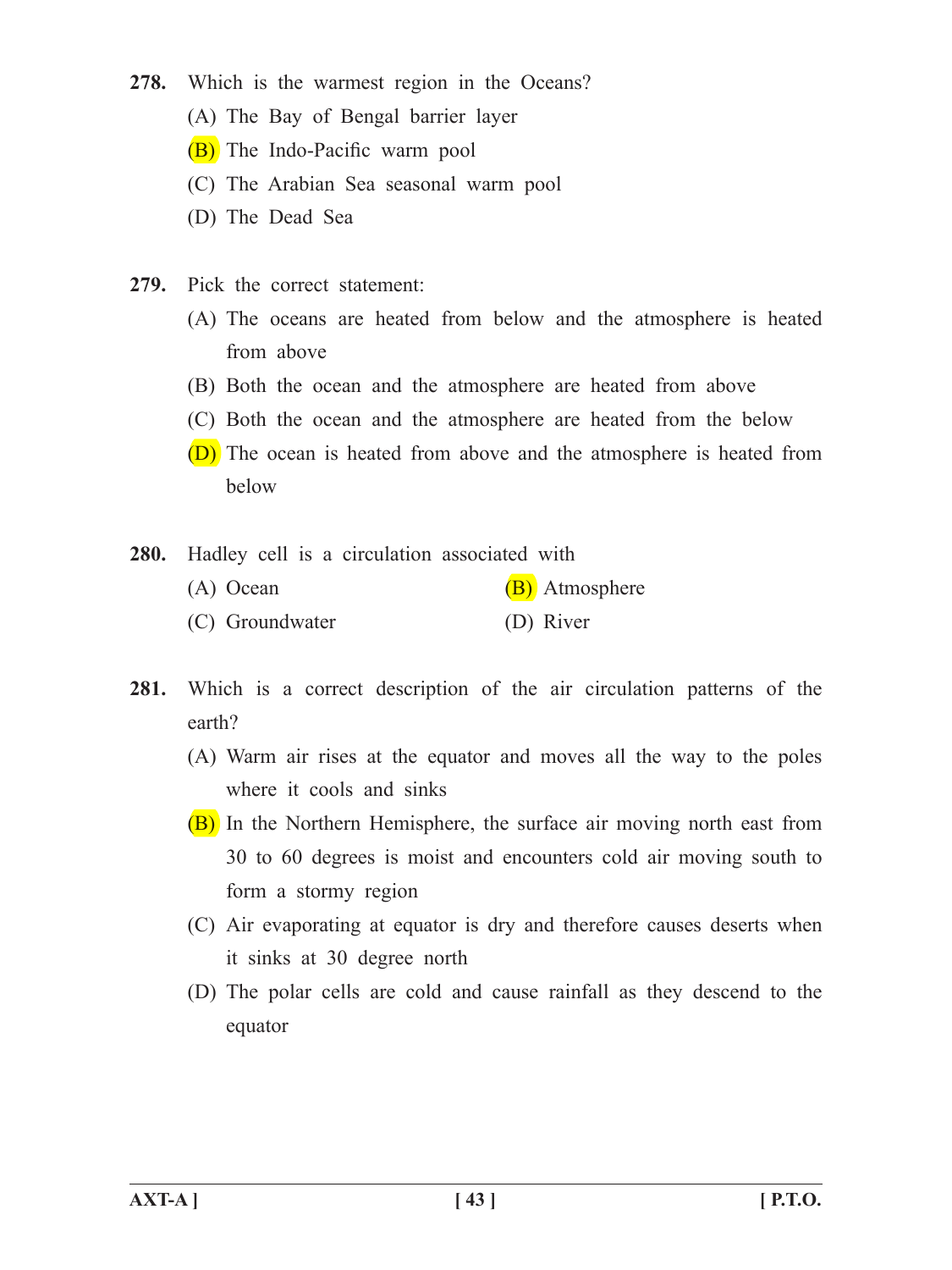- **282.** The stromatolites are
	- (A) Layered biochemical accretionary structures
	- (B) Earliest live forms on the earth
	- (C) Red brown algae
	- (D) Associated commonly with granite
- **283.** Arsenic contamination in the groundwater is widely prevalent in India in the state of
	- (A) Goa and Himachal Pradesh (B) Andhra Pradesh
	- (C) Tamil Nadu (D) West Bengal
- 284. Diamonds occur in rocks (A) Sandstone (B) Granite gneiss (C) Kimberlite (D) Basalt and limestone
- 
- 285. Which ocean has the largest quantity of polymetallic nodules
	- (A) Atlantic  $(B)$  Pacific
		- (C) Indian (D) Antarctic
- 286. Gypsum deposits are (A) Clastic deposits  $(B)$  Evaporite deposits (C) Supergene deposits (D) Bog deposits

287. If one travels from Tibet to India, that is from North to South across the Himalaya: what type of tectonic boundary does one come across between Tibet and India in modern times (A) Subduction zone (B) Mid-ocean ridge

(C) Island arc  $(D)$  Collisional boundary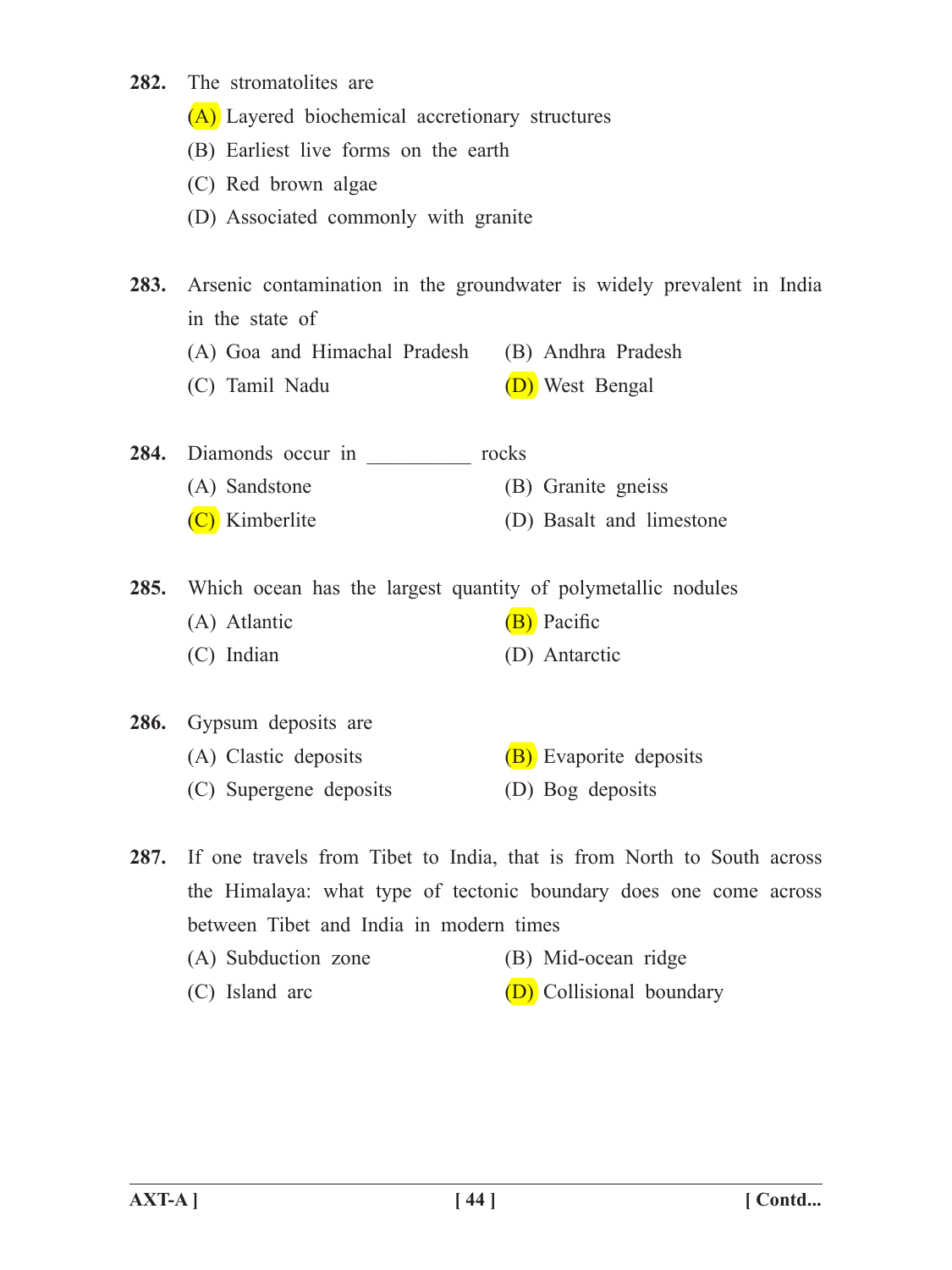**288.** In which of the following climates will chemical weathering be most rapid?

(A) Hot and dry  $(B)$  Hot and humid (C) Cold and dry (D) Cold and humid

**289.** In caverns, water containing calcium carbonate solution drips from the ceiling, and thereby long, cylindrical, pendent concretions are formed and they are known as

- (A) Stalactites (B) Stalagmites
- (C) Speleotherms (D) Caves

**290.** The 2004 Indian Ocean tsunami was caused due to an earthquake of the

- (A) Andaman islands  $(B)$  Indonesian island of Sumatra
- (C) Indonesian island of Java (D) Malaysia

291. What is the term that is used for the layer of loose, heterogeneous weathered material lying on top of rocky hill slopes?

- (A) Soil (B) Weathering profile
- $(C)$  Regolith (D) Alluvium
- 292. In drinking water, the upper limit of fluoride content is
	- (A) mg/l  $(B)$  1.5 mg/l (C)  $15 \text{ mg/l}$  (D)  $20 \text{ mg/l}$

**293.** Which of the following came first in the stratigraphic record? (A) Dinosaurs (B) Birds (C) Flowering plants (D) Conifers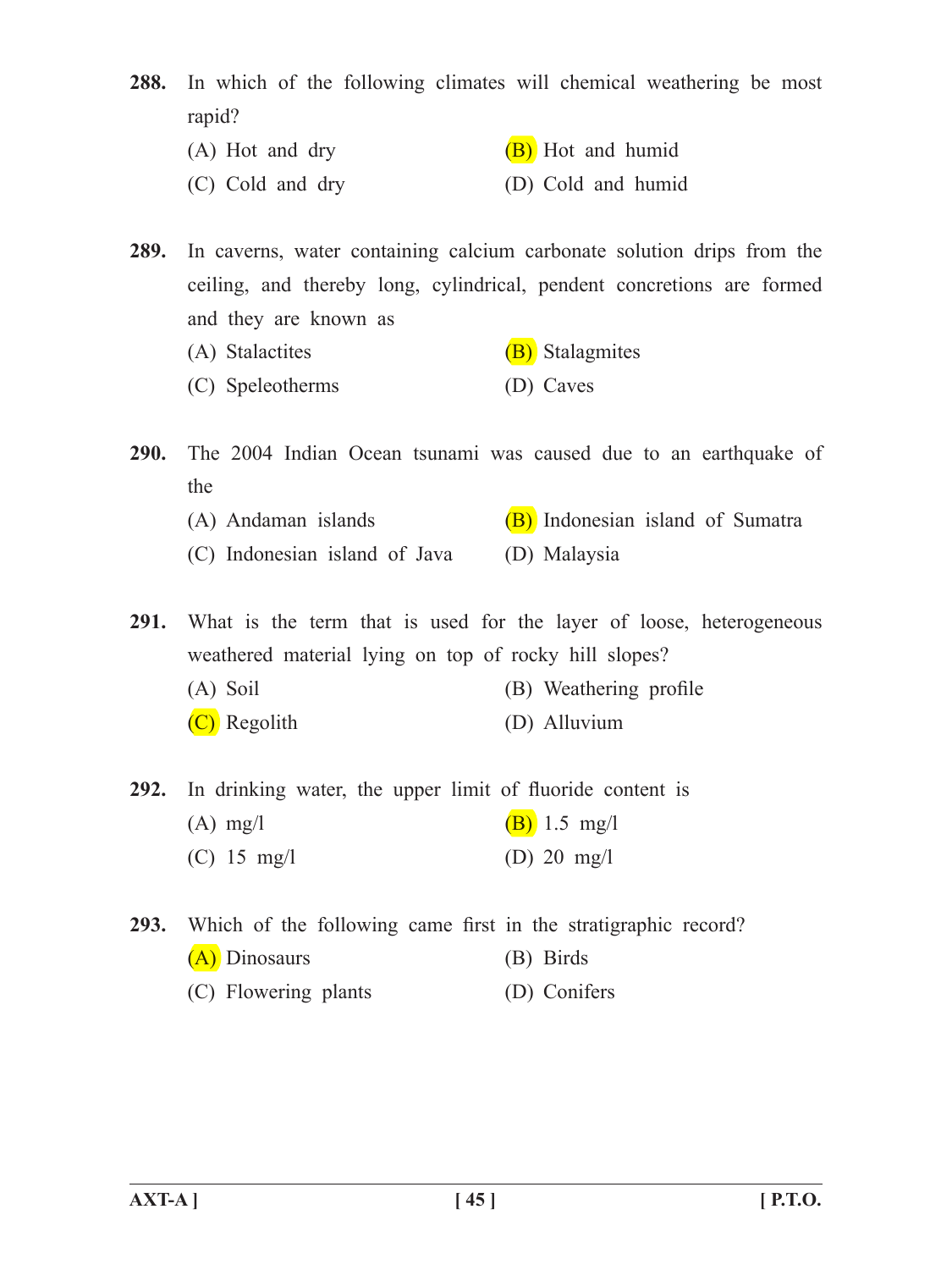- **294.** Phosphorite or rock phosphate deposits are a type of
	- (A) Non-detrital sedimentary formation
	- (B) Detrital sedimentary formation
	- (C) Metamorphic rocks
	- (D) Igneous rocks

**295.** Most tropical cyclones originate

- (A) Between  $0^{\circ}$  and  $5^{\circ}$  north and south of the equator
- (B) In the centers of sub-tropical highs
- (C) Between  $10^{\circ}$  and  $20^{\circ}$  north and south of equator
- (D) To the west of westerly winds
- **296.** The Ozone layer is located in
	- (A) The troposphere (B) The ionosphere
	- $(C)$  The stratosphere (D) The exosphere

**297.** The phenomenon of polar lights (aurora) commonly occurs in the

- (A) Stratosphere (B) Ionosphere
- (C) Troposphere (D) Mesosphere

298. The portion of the atmosphere which extends from the earth's surface up to 8 miles and experiences decrease in temperature at constant rate is

- (A) Stratosphere (B) Tropopause
- (C) Troposphere (D) Mesosphere
- **299.** A northerly wind means a
	- (A) Wind coming from the north
	- (B) Wind going towards the north
	- (C) Wind in the northern hemisphere
	- (D) Wind in northern India